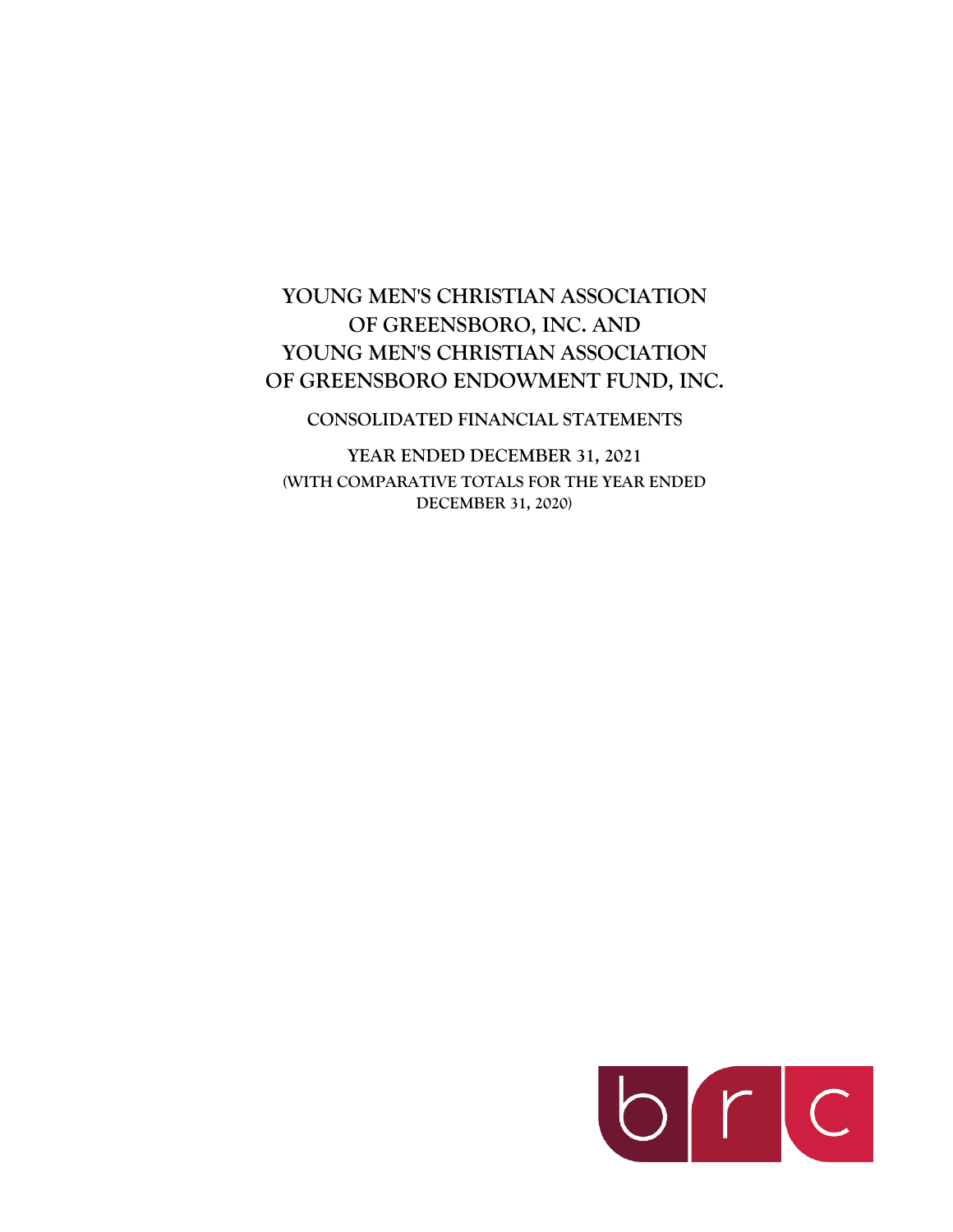# **YOUNG MEN'S CHRISTIAN ASSOCIATION OF GREENSBORO, INC.**

| Chairperson:                           | <b>Todd Rangel</b> |
|----------------------------------------|--------------------|
| Chair-elect:                           | Lynn Harvey-Akan   |
| Past Chair:                            | Phil Barnhill      |
| Secretary:                             | Luanne Arrington   |
| Treasurer:                             | <b>Rick Lusk</b>   |
| President and Chief Executive Officer: | Rhonda Anderson    |

# **YOUNG MEN'S CHRISTIAN ASSOCIATION OF GREENSBORO ENDOWMENT FUND, INC.**

Member at Large: Dupont Kirven Member at Large: Ford Bowers Member at Large: Jim Lurz Member at Large: Rick Lusk Member at Large: Todd Rangel

Chairman: Dennis Stearns Member at Large: Candace Cummings Member at Large: Lynn Harvey-Akan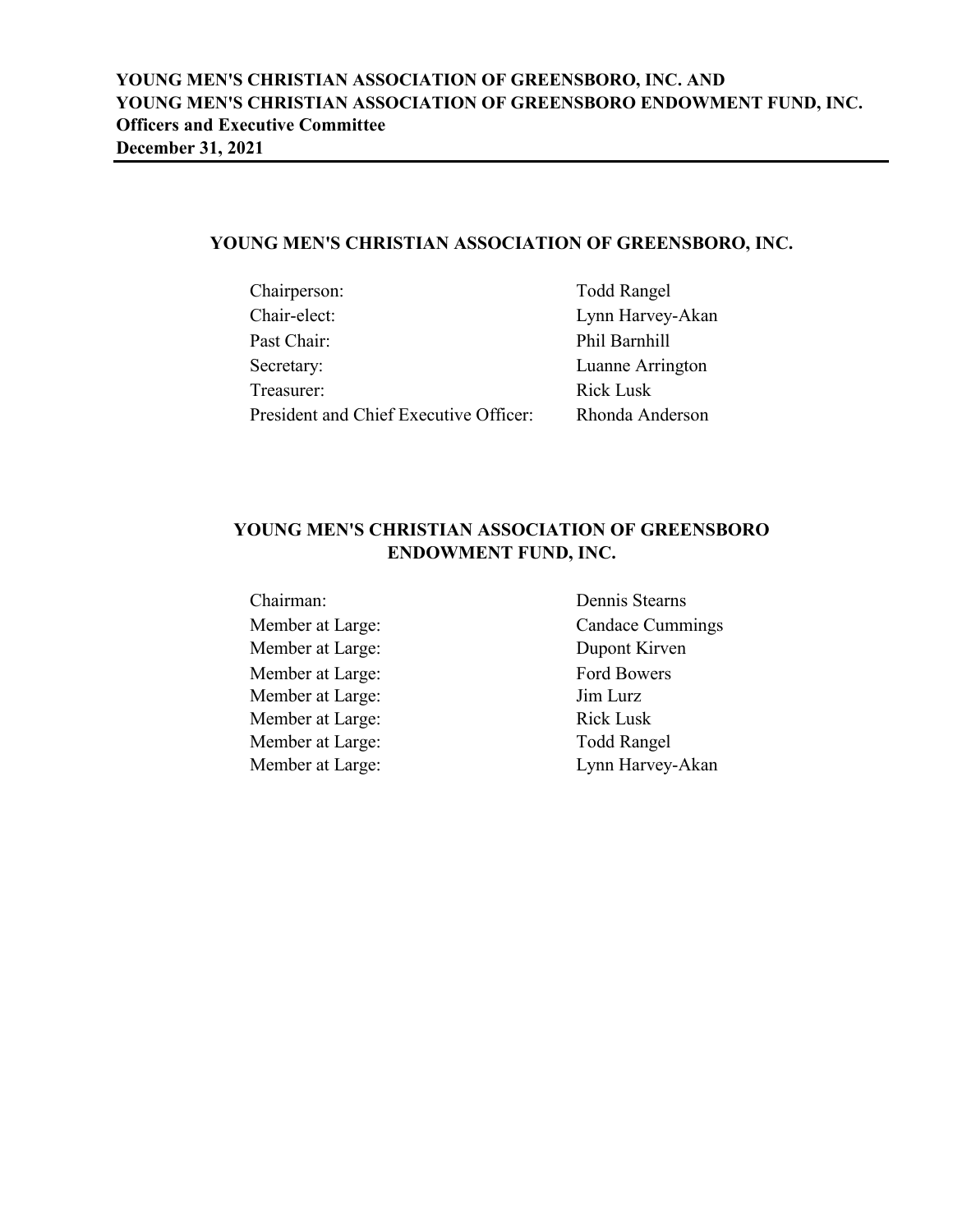# **YOUNG MEN'S CHRISTIAN ASSOCIATION OF GREENSBORO, INC. AND YOUNG MEN'S CHRISTIAN ASSOCIATION OF GREENSBORO ENDOWMENT FUND, INC. Table of Contents**

|                                   | Page No.       |
|-----------------------------------|----------------|
|                                   | $1 - 3$        |
| Consolidated Financial Statements |                |
|                                   | $\overline{4}$ |
|                                   | 5              |
|                                   | 6              |
|                                   |                |
|                                   | $8 - 21$       |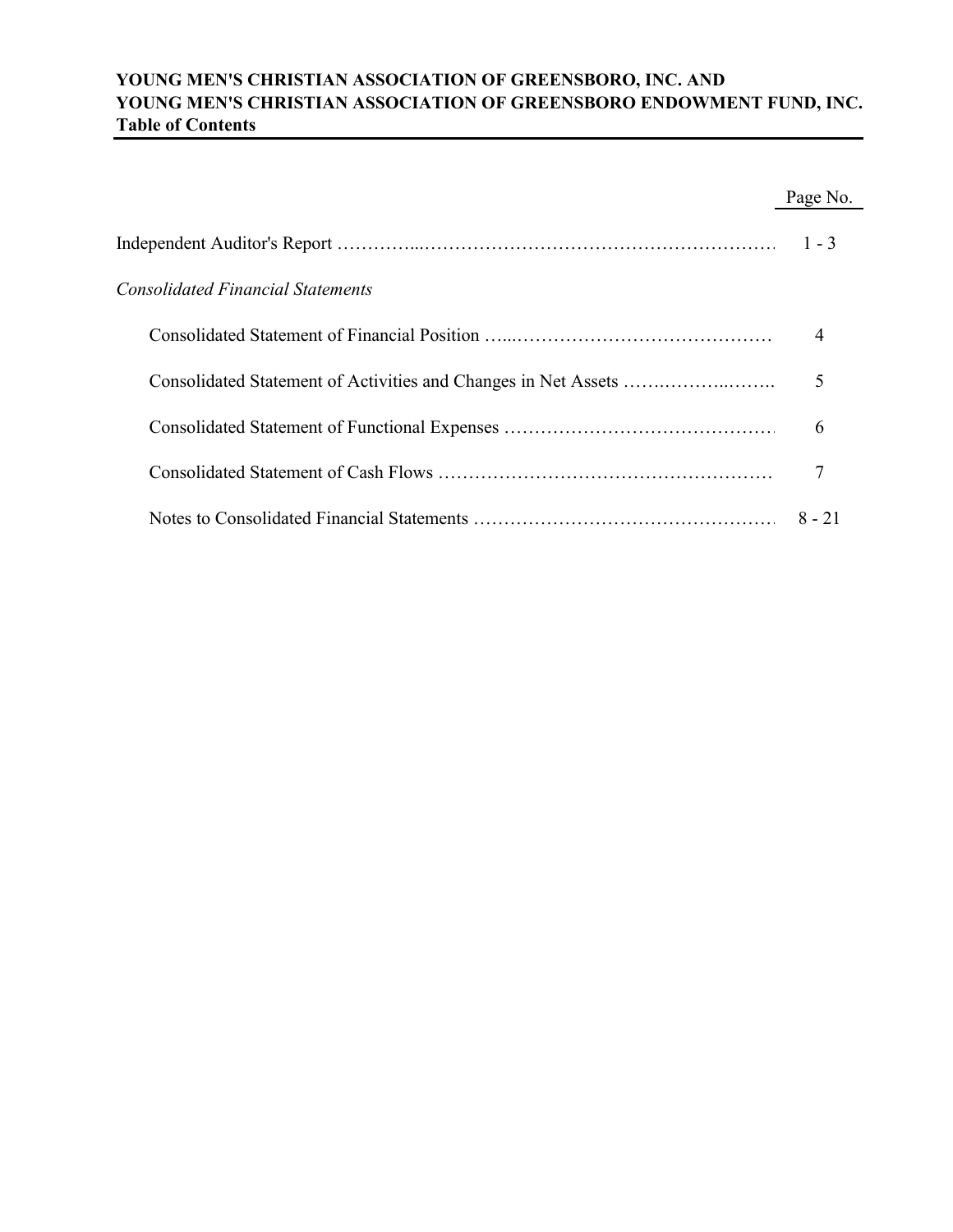

# **Independent Auditor's Report**

To the Board of Directors Young Men's Christian Association of Greensboro, Inc. Greensboro, North Carolina

# *Opinion*

We have audited the accompanying consolidated financial statements of Young Men's Christian Association of Greensboro, Inc. and the Young Men's Christian Association of Greensboro Endowment Fund, Inc. (nonprofit organization and endowment fund) (collectively the "Association"), which comprise the consolidated statement of financial position as of December 31, 2021, and the related consolidated statements of activities and changes in net assets, functional expenses, and cash flows for the year then ended, and the related notes to the consolidated financial statements.

In our opinion, the financial statements referred to above present fairly, in all material respects, the assets and net assets of Young Men's Christian Association of Greensboro, Inc. and Young Men's Christian Association of Greensboro Endowment Fund, Inc. as of December 31, 2021, and its results of operations and its cash flows for the year then ended in accordance with accounting principles generally accepted in the United States of America.

# *Basis for Opinion*

We conducted our audit in accordance with auditing standards generally accepted in the United States of America. Our responsibilities under those standards are further described in the Auditor's Responsibilities for the Audit of Financial Statements section of our report. We are required to be independent of Young Men's Christian Association of Greensboro, Inc. and Young Men's Christian Association of Greensboro Endowment Fund, Inc. and to meet our other ethical responsibilities in accordance with the relevant ethical requirements relating to our audit. We believe that the audit evidence we have obtained is sufficient and appropriate to provide a basis for our audit opinion.

# *Responsibility of Management for the Financial Statements*

Management is responsible for the preparation and fair presentation of these consolidated financial statements in accordance with accounting principles generally accepted in the United States of America, and for the design, implementation, and maintenance of internal control relevant to the preparation and fair presentation of consolidated financial statements that are free from material misstatement, whether due to fraud or error.

In preparing the consolidated financial statements, management is required to evaluate whether there are conditions or events, considered in the aggregate, that raise substantial doubt about Young Men's Christian Association of Greensboro, Inc. and Young Men's Christian Association of Greensboro Endowment Fund, Inc.'s ability to continue as a going concern within one year after the date that the consolidated financial statements are available to be issued.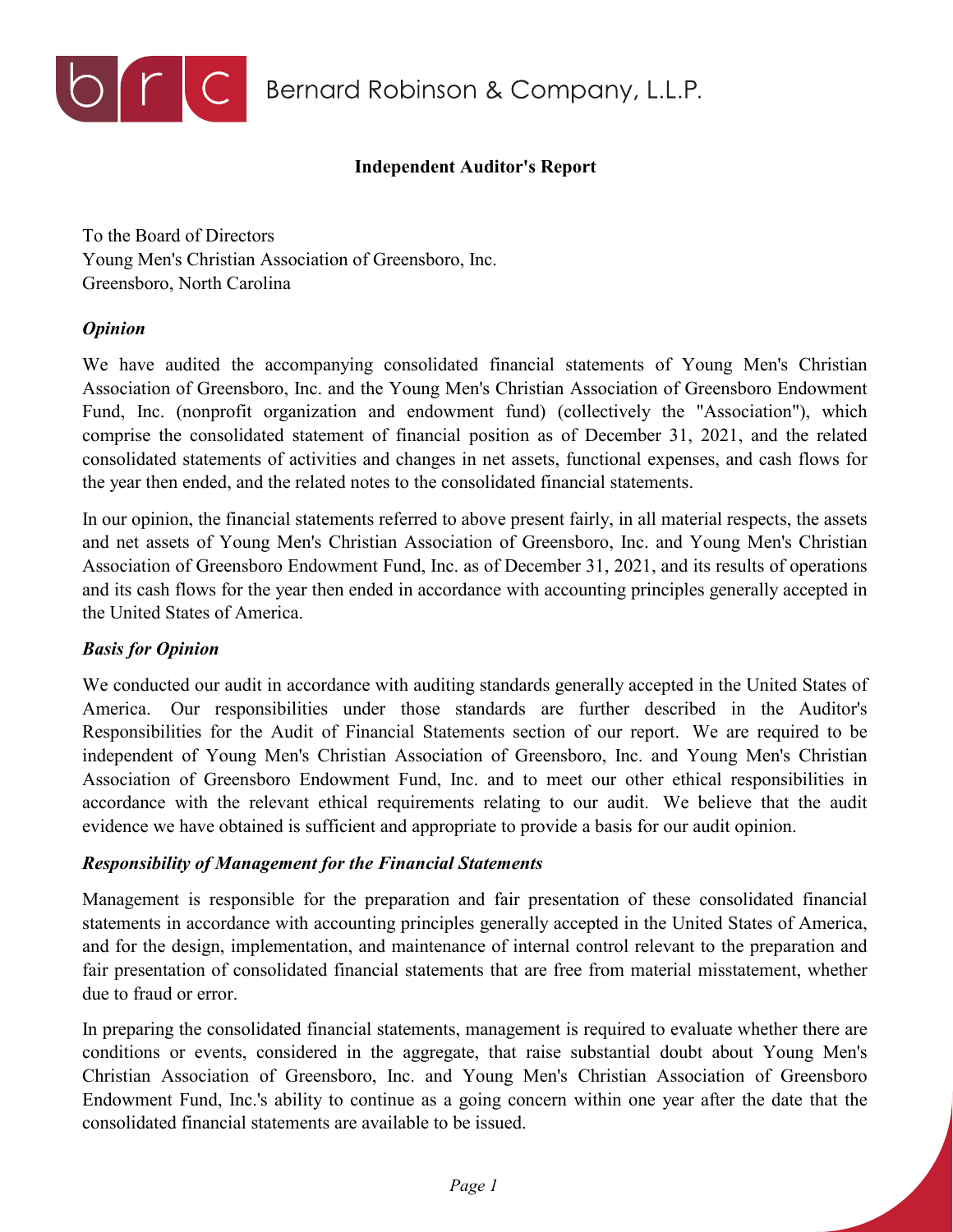# *Auditor's Responsibilities for the Audit of the Financial Statements*

Our objectives are to obtain reasonable assurance about whether the consolidated financial statements as a whole are free from material misstatement, whether due to fraud or error, and to issue an auditor's report that includes our opinion. Reasonable assurance is a high level of assurance but is not absolute assurance and therefore is not a guarantee that an audit conducted in accordance with auditing standards generally accepted in the United States of America will always detect a material misstatement when it exists. The risk of not detecting a material misstatement resulting from fraud is higher than for one resulting from error, as fraud may involve collusion, forgery, intentional omissions, misrepresentations, or the override of internal control. Misstatements, including omissions, are considered material if there is a substantial likelihood that, individually or in the aggregate, they would influences the judgment made by a reasonable user based on the consolidated financial statements.

In performing an audit in accordance with auditing standards generally accepted in the United States of America, we:

- Exercise professional judgment and maintain professional skepticism throughout the audit.
- Identify and assess the risks of material misstatement of the financial statements, whether due to fraud or error, and design and perform audit procedures responsive to those risks. Such procedures include examining, on a test basis, evidence regarding the amounts and disclosures in the consolidated financial statements.
- Obtain an understanding of internal control relevant to the audit in order to design audit procedures that are appropriate in the circumstances, but not for the purpose of expressing an opinion on the effectiveness of the Young Men's Christian Association of Greensboro, Inc. and Young Men's Christian Association of Greensboro Endowment Fund, Inc.'s internal control. Accordingly, no such opinion is expressed.
- Evaluate the appropriateness of accounting policies used and the reasonableness of significant accounting estimates made by management, as well as evaluate the overall presentation of the consolidated financial statements.
- Conclude whether, in our judgment, there are conditions or events, considered in the aggregate, that raise substantial doubt about Young Men's Christian Association of Greensboro, Inc. and Young Men's Christian Association of Greensboro Endowment Fund, Inc.'s ability to continue as a going concern for a reasonable period of time.

We are required to communicate with those charged with governance regarding, among other matters, the planned scope and timing of the audit, significant audit findings, and certain internal control related matters that we identified during the audit.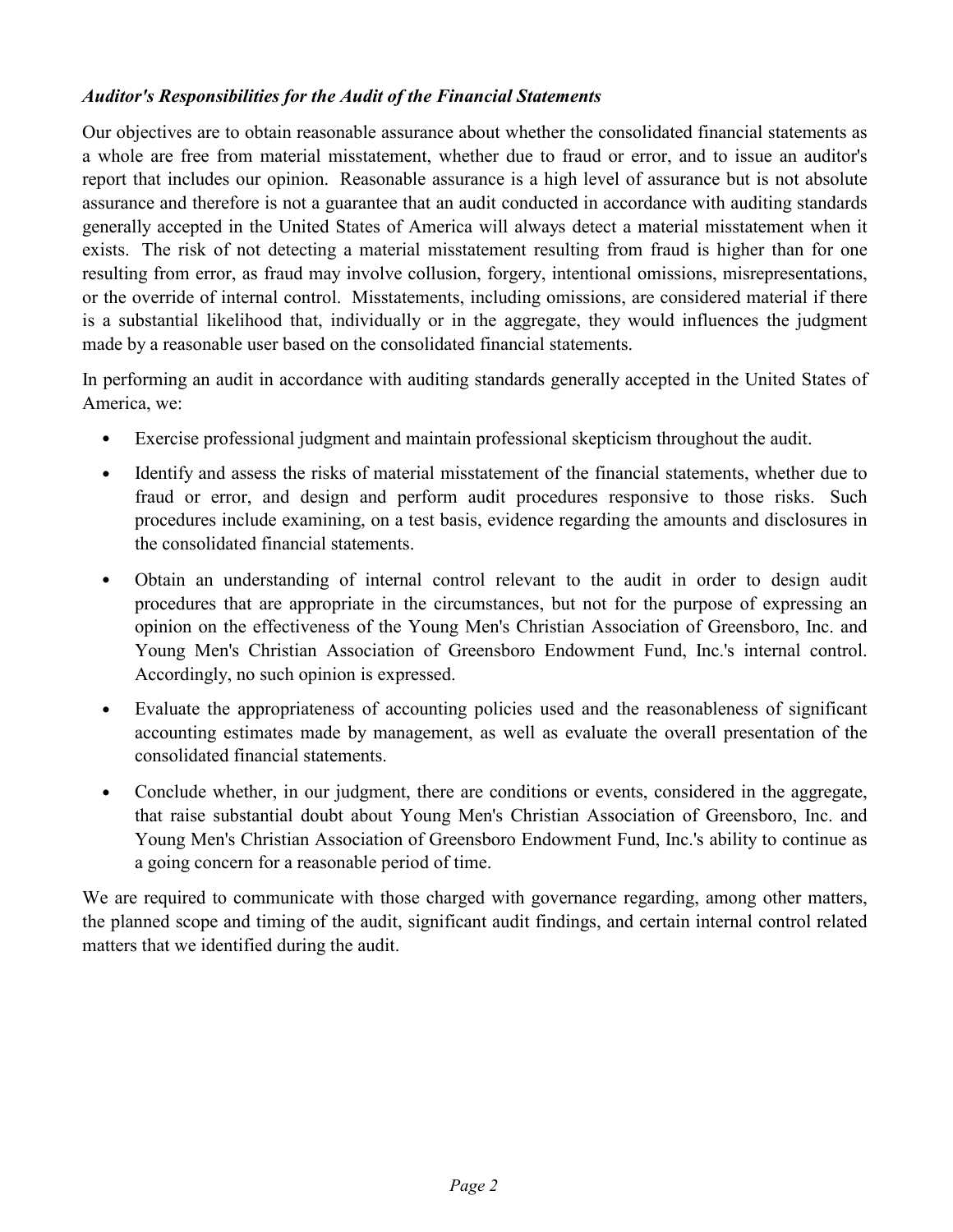## *Report on Summarized Comparative Information*

We have previously audited the Young Men's Christian Association of Greensboro, Inc. and the Young Men's Christian Association of Greensboro Endowment Fund, Inc.'s December 31, 2020 consolidated financial statements, and we expressed an unmodified opinion on those audited financial statements in our report dated March 30, 2021. In our opinion, the summarized comparative information presented herein as of and for the year ended December 31, 2020, is consistent, in all material respects with the audited consolidated financial statements from which it has been derived.

Bernard Robinson & Company, L.J.P.

Greensboro, North Carolina April 13, 2022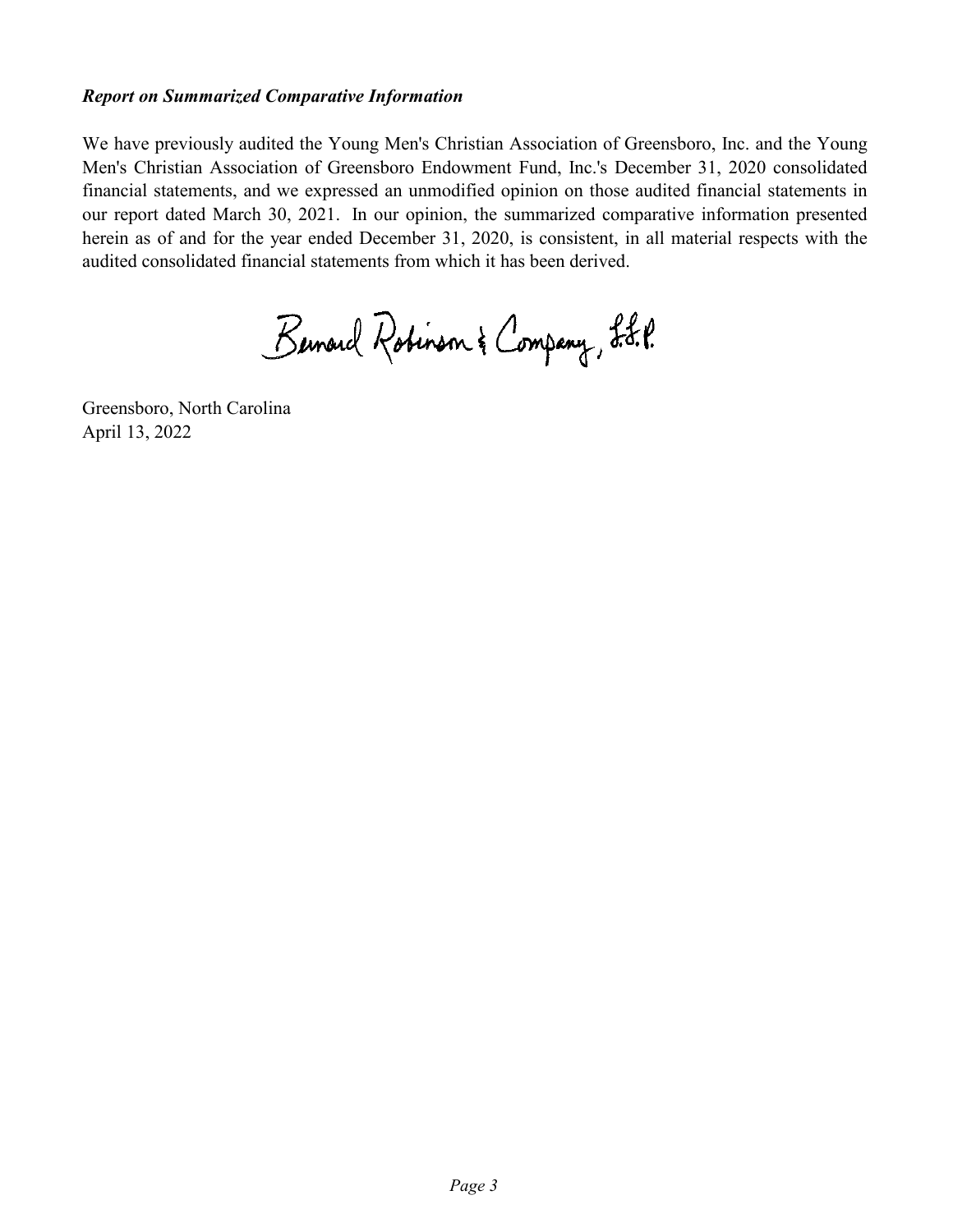# **YOUNG MEN'S CHRISTIAN ASSOCIATION OF GREENSBORO, INC. AND YOUNG MEN'S CHRISTIAN ASSOCIATION OF GREENSBORO ENDOWMENT FUND, INC. Consolidated Statement of Financial Position December 31, 2021**

|  | (With Comparative Totals as of December 31, 2020) |  |  |  |  |
|--|---------------------------------------------------|--|--|--|--|
|--|---------------------------------------------------|--|--|--|--|

| <b>Assets</b>                                                                                                                                                                                                                       |                                                  |                                                  |
|-------------------------------------------------------------------------------------------------------------------------------------------------------------------------------------------------------------------------------------|--------------------------------------------------|--------------------------------------------------|
|                                                                                                                                                                                                                                     | 2021                                             | 2020                                             |
| <b>Current Assets:</b>                                                                                                                                                                                                              |                                                  |                                                  |
| Cash and cash equivalents                                                                                                                                                                                                           | \$<br>9,213,107                                  | \$<br>6,408,447                                  |
| Funds held for others                                                                                                                                                                                                               | 3,983                                            | 3,983                                            |
| Investments                                                                                                                                                                                                                         | 8,056,208                                        | 7,845,043                                        |
| Current portion of unconditional promises to give, net                                                                                                                                                                              | 122,314                                          | 600,369                                          |
| Other receivables                                                                                                                                                                                                                   | 133,432                                          | 96,539                                           |
| Prepaid expenses and other assets                                                                                                                                                                                                   | 301,020                                          | 166,552                                          |
| <b>Total Current Assets</b>                                                                                                                                                                                                         | 17,830,064                                       | 15,120,933                                       |
| Other Assets:                                                                                                                                                                                                                       |                                                  |                                                  |
| Unconditional promises to give, less current portion                                                                                                                                                                                | 86,216                                           | 114,634                                          |
| Property and equipment, net of accumulated depreciation                                                                                                                                                                             | 36, 362, 124                                     | 38,484,171                                       |
| Rental real estate property, net of accumulated depreciation                                                                                                                                                                        | 274,400                                          | 288,800                                          |
| Deposit on fixed assets                                                                                                                                                                                                             |                                                  | 15,868                                           |
| <b>Total Other Assets</b>                                                                                                                                                                                                           | 36,722,740                                       | 38,903,473                                       |
| <b>Total Assets</b>                                                                                                                                                                                                                 | \$54,552,804                                     | \$54,024,406                                     |
| <b>Liabilities and Net Assets</b><br><b>Current Liabilities:</b><br>Current maturities of long-term debt<br>Current maturities of obligations under capitalized leases<br>Accounts payable and accrued expenses<br>Deferred revenue | \$<br>1,489,217<br>177,423<br>409,575<br>647,392 | 1,489,651<br>\$<br>281,087<br>335,564<br>366,124 |
| Funds held for others                                                                                                                                                                                                               | 3,983                                            | 3,983                                            |
| <b>Total Current Liabilities</b><br>Other Liabilities:                                                                                                                                                                              | 2,727,590                                        | 2,476,409                                        |
| Long-term debt, less current maturities                                                                                                                                                                                             | 6,977,984                                        | 8,467,201                                        |
| Obligations under capitalized leases, less current maturities                                                                                                                                                                       | 50,443                                           | 212,788                                          |
| Fair value of interest rate swap payable                                                                                                                                                                                            | 76,395                                           | 199,538                                          |
| <b>Total Other Liabilities</b>                                                                                                                                                                                                      | 7,104,822                                        | 8,879,527                                        |
| <b>Total Liabilities</b>                                                                                                                                                                                                            | 9,832,412                                        | 11,355,936                                       |
| Net Assets:<br>Assets without donor restrictions:                                                                                                                                                                                   |                                                  |                                                  |
| Undesignated                                                                                                                                                                                                                        | 35,443,386                                       | 33,738,065                                       |
| Designated for reserves                                                                                                                                                                                                             | 3,351,402                                        | 3,401,394                                        |
| Assets with donor restrictions                                                                                                                                                                                                      | 5,925,604                                        | 5,529,011                                        |
| <b>Total Net Assets</b>                                                                                                                                                                                                             | 44,720,392                                       | 42,668,470                                       |
| <b>Total Liabilities and Net Assets</b>                                                                                                                                                                                             | \$54,552,804                                     | \$54,024,406                                     |

*See Notes to Consolidated Financial Statements*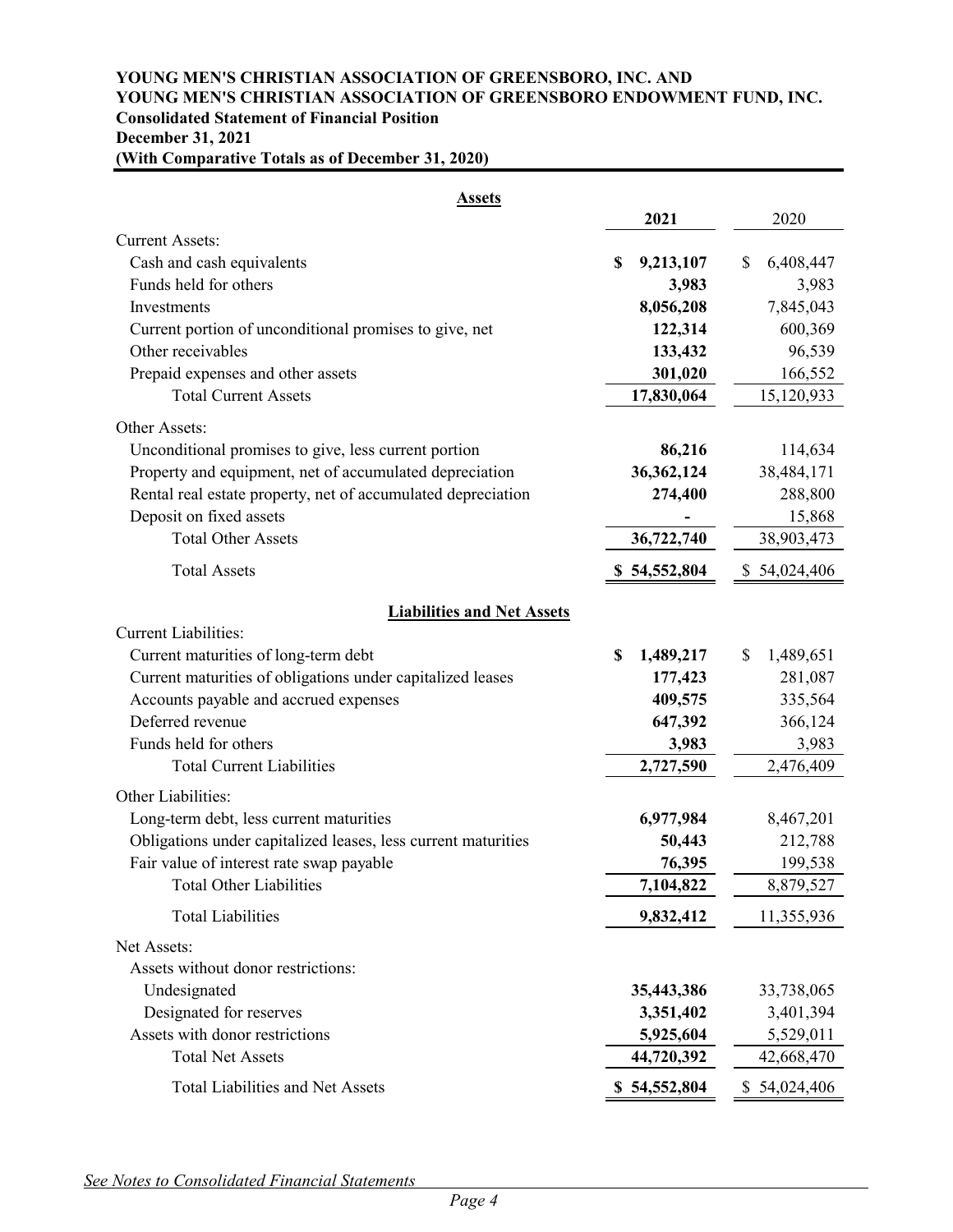#### **YOUNG MEN'S CHRISTIAN ASSOCIATION OF GREENSBORO, INC. AND YOUNG MEN'S CHRISTIAN ASSOCIATION OF GREENSBORO ENDOWMENT FUND, INC. Consolidated Statement of Activities and Changes in Net Assets Year Ended December 31, 2021**

**(With Comparative Totals for the Year Ended December 31, 2020)**

|                                                      |                                      | 2021                       |                 | 2020          |
|------------------------------------------------------|--------------------------------------|----------------------------|-----------------|---------------|
|                                                      | <b>Without Donor</b><br>Restrictions | With Donor<br>Restrictions | Total           | Total         |
| Public Support - Contributions:                      |                                      |                            |                 |               |
| The United Way                                       | \$<br>50,620                         | \$<br>49,227               | S<br>99,847     | \$<br>119,432 |
| Government grants                                    | 106,617                              |                            | 106,617         | 89,018        |
| <b>CARES</b> Act Funding                             | 3,714,377                            |                            | 3,714,377       | 1,610,221     |
| Annual support                                       | 748,456                              |                            | 748,456         | 711,251       |
| Contributions and private grants                     | 213,272                              | 309,838                    | 523,110         | 1,477,500     |
| <b>Total Public Support</b>                          | 4,833,342                            | 359,065                    | 5,192,407       | 4,007,422     |
| Revenue:                                             |                                      |                            |                 |               |
| Membership dues                                      | 5,390,716                            |                            | 5,390,716       | 5,689,427     |
| Program and service fees                             | 4,737,577                            |                            | 4,737,577       | 3,269,362     |
| Vending and other food related                       | 5,419                                |                            | 5,419           | 6,016         |
| Rental of real estate and facilities, net            | 175,954                              |                            | 175,954         | 159,744       |
| Merchandise sales                                    | 33,610                               |                            | 33,610          | 27,657        |
| Investment income, net                               | 711,908                              | 334,667                    | 1,046,575       | 767,471       |
| Impairment loss on property and equipment            | (357,764)                            |                            | (357,764)       |               |
| Loss on sale of property and equipment               | (9,882)                              |                            | (9,882)         | (8,965)       |
| Other events                                         | 31,272                               |                            | 31,272          | 21,859        |
| Miscellaneous                                        | 9,141                                |                            | 9,141           | 9,946         |
| Unrealized loss on investments, net                  | (287, 856)                           | (5, 464)                   | (293, 320)      | (71,280)      |
| <b>Total Revenue</b>                                 | 10,440,095                           | 329,203                    | 10,769,298      | 9,871,237     |
| Net Assets Released from Restrictions:               |                                      |                            |                 |               |
| Satisfaction of program restrictions                 | 196,004                              | (196,004)                  |                 |               |
| Satisfaction of time restrictions                    | 58,536                               | (58, 536)                  |                 |               |
| Satisfaction of property acquisition restrictions    | 37,135                               | (37, 135)                  |                 |               |
| <b>Total Net Assets Released from Restrictions</b>   | 291,675                              | (291, 675)                 |                 |               |
| Total Public Support, Revenue, and Net               |                                      |                            |                 |               |
| <b>Assets Released from Restrictions</b>             | 15,565,112                           | 396,593                    | 15,961,705      | 13,878,659    |
| Functional Expenses:                                 |                                      |                            |                 |               |
| Program Services:                                    |                                      |                            |                 |               |
| Adult                                                | 5,300,818                            |                            | 5,300,818       | 5,221,310     |
| Child care                                           | 3,822,083                            |                            | 3,822,083       | 3,775,034     |
| Youth                                                | 3,145,790                            |                            | 3,145,790       | 3,038,736     |
| <b>Total Program Services</b>                        | 12,268,691                           | $\blacksquare$             | 12,268,691      | 12,035,080    |
| <b>Supporting Services:</b>                          |                                      |                            |                 |               |
| Management and general                               | 1,412,821                            |                            | 1,412,821       | 1,417,352     |
| Fund-raising                                         | 195,774                              |                            | 195,774         | 208,510       |
| <b>Total Supporting Services</b>                     | 1,608,595                            | $\blacksquare$             | 1,608,595       | 1,625,862     |
| <b>Total Functional Expenses</b>                     | 13,877,286                           |                            | 13,877,286      | 13,660,942    |
| Other Expenses:                                      |                                      |                            |                 |               |
| Payments to affiliated organizations                 | 155,641                              |                            | 155,641         | 145,939       |
| <b>Total Expenses</b>                                | 14,032,927                           |                            | 14,032,927      | 13,806,881    |
| Change in net assets from operating activities       | 1,532,185                            | 396,593                    | 1,928,778       | 71,778        |
|                                                      |                                      |                            |                 |               |
| Change in fair value of interest rate swap agreement | 123,144                              |                            | 123,144         | (85, 782)     |
| Changes in net assets                                | 1,655,329                            | 396,593                    | 2,051,922       | (14,004)      |
| Net assets, beginning                                | 37,139,459                           | 5,529,011                  | 42,668,470      | 42,682,474    |
| Net assets, ending                                   | \$38,794,788                         | \$5,925,604                | 44,720,392<br>S | \$42,668,470  |

*See Notes to Consolidated Financial Statements*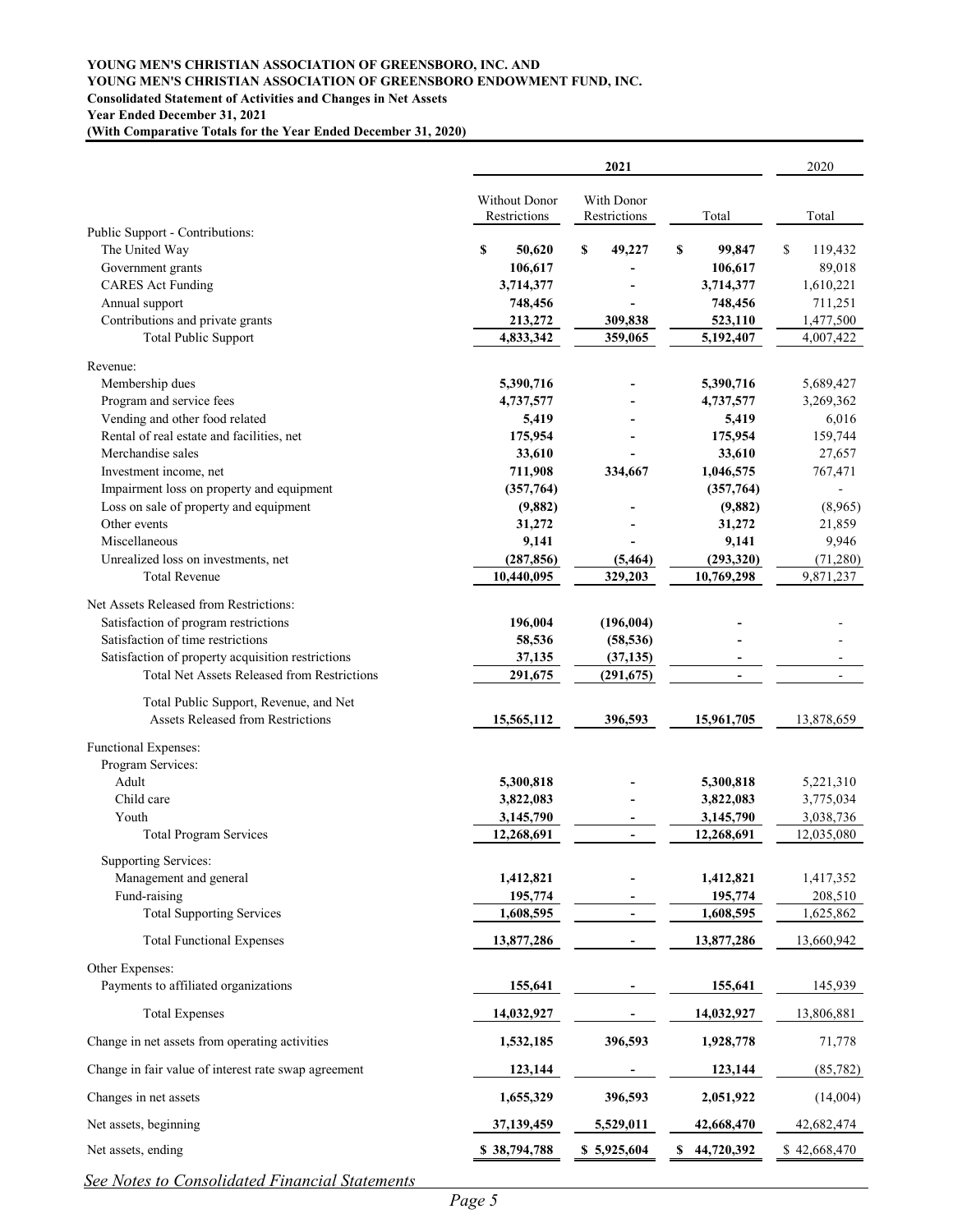#### **YOUNG MEN'S CHRISTIAN ASSOCIATION OF GREENSBORO, INC. AND YOUNG MEN'S CHRISTIAN ASSOCIATION OF GREENSBORO ENDOWMENT FUND, INC. Consolidated Statement of Functional Expenses**

#### **Year Ended December 31, 2021**

**(With Comparative Totals for the Year Ended December 31, 2020)**

|                                       |             |             |                  |                | 2021         |                            |              |              |                 |
|---------------------------------------|-------------|-------------|------------------|----------------|--------------|----------------------------|--------------|--------------|-----------------|
|                                       |             |             | Program Services |                |              | <b>Supporting Services</b> |              |              |                 |
|                                       | Adult       | Child       | Youth            |                | Management   | Fund-                      |              |              | 2020            |
|                                       | Programs    | Care        | Programs         | Total          | and General  | Raising                    | Total        | <b>TOTAL</b> | <b>TOTAL</b>    |
| Salaries and wages                    | \$2,256,507 | \$1,675,624 | \$1,117,083      | S<br>5,049,214 | S<br>536,200 | 122,950<br>S               | S<br>659,150 | 5,708,364    | 5,889,235<br>\$ |
| Employee benefits                     | 268,179     | 199,142     | 132,761          | 600,082        | 63,725       | 10,212                     | 73,937       | 674,019      | 733,492         |
| Payroll taxes                         | 67,099      | 49,827      | 33,218           | 150,144        | 15,945       | 11,250                     | 27,195       | 177,339      | 425,177         |
| <b>Total Salaries and Related</b>     |             |             |                  |                |              |                            |              |              |                 |
| Expenses                              | 2,591,785   | 1,924,593   | 1,283,062        | 5,799,440      | 615,870      | 144,412                    | 760,282      | 6,559,722    | 7,047,904       |
| Professional fees                     | 69,563      | 42,636      | 44,880           | 157,079        | 67,319       |                            | 67,319       | 224,398      | 167,596         |
| Supplies                              | 281,442     | 196,493     | 180,241          | 658,176        | 80,595       | 49,562                     | 130,157      | 788,333      | 643,920         |
| Telephone                             | 22,118      | 15,442      | 14,165           | 51,725         | 6,328        |                            | 6,328        | 58,053       | 63,352          |
| Postage and shipping                  | 3,263       | 2,278       | 2,090            | 7,631          | 934          |                            | 934          | 8,565        | 8,938           |
| Occupancy                             | 76,781      | 53,605      | 49,172           | 179,558        | 21,966       |                            | 21,966       | 201,524      | 185,148         |
| Printing and publication              | 55,165      | 38,514      | 35,329           | 129,008        | 15,782       |                            | 15,782       | 144,790      | 118,645         |
| Travel                                | 12,714      | 8,877       | 8,143            | 29,734         | 3,638        |                            | 3,638        | 33,372       | 29,249          |
| Conferences, conventions and meetings | 21,355      | 14,910      | 13,677           | 49,942         | 6,110        | 350                        | 6,460        | 56,402       | 49,711          |
| Interest and amortization             | 117,105     | 81,758      | 74,996           | 273,859        | 33,502       |                            | 33,502       | 307,361      | 371,950         |
| Bank service charges                  | 66,660      | 46,540      | 42,690           | 155,890        | 19,071       | $\sim$                     | 19,071       | 174,961      | 139,215         |
| Rental                                | 74,898      | 52,291      | 47,966           | 175,155        | 21,427       |                            | 21,427       | 196,582      | 200,389         |
| Repairs and maintenance               | 134,644     | 94,004      | 86,229           | 314,877        | 38,520       | $\overline{\phantom{a}}$   | 38,520       | 353,397      | 206,107         |
| Other events                          | 1,722       | 1,202       | 1,103            | 4,027          | 493          |                            | 493          | 4,520        | 3,687           |
| Insurance                             | 102,714     | 71,710      | 65,779           | 240,203        | 29,385       |                            | 29,385       | 269,588      | 223,086         |
| Depreciation                          | 764,008     | 533,402     | 489,286          | 1,786,696      | 218,575      |                            | 218,575      | 2,005,271    | 2,029,845       |
| Utilities                             | 344,593     | 240,582     | 220,685          | 805,860        | 98,585       | $\overline{\phantom{a}}$   | 98,585       | 904,445      | 791,709         |
| Contracted services                   | 358,458     | 250,262     | 229,564          | 838,284        | 102,551      | $\sim$                     | 102,551      | 940,835      | 834,282         |
| Bad debt expense                      |             |             |                  |                | 346          |                            | 346          | 346          | 43,394          |
| Food and beverage                     | 105,739     | 64,500      | 66,245           | 236,484        | 27,862       |                            | 27,862       | 264,346      | 182,870         |
| Scholarships                          | 82,242      | 78,815      | 181,618          | 342,675        |              |                            |              | 342,675      | 268,416         |
| Dues                                  | 7,778       | 5,431       | 4,982            | 18,191         | 2,225        | 1,450                      | 3,675        | 21,866       | 22,695          |
| Training                              | 6,071       | 4,238       | 3,888            | 14,197         | 1,737        |                            | 1,737        | 15,934       | 28,834          |
| <b>Total Functional Expenses</b>      | \$5,300,818 | \$3,822,083 | \$3,145,790      | \$12,268,691   | \$1,412,821  | 195,774<br>S               | \$1,608,595  | \$13,877,286 | \$13,660,942    |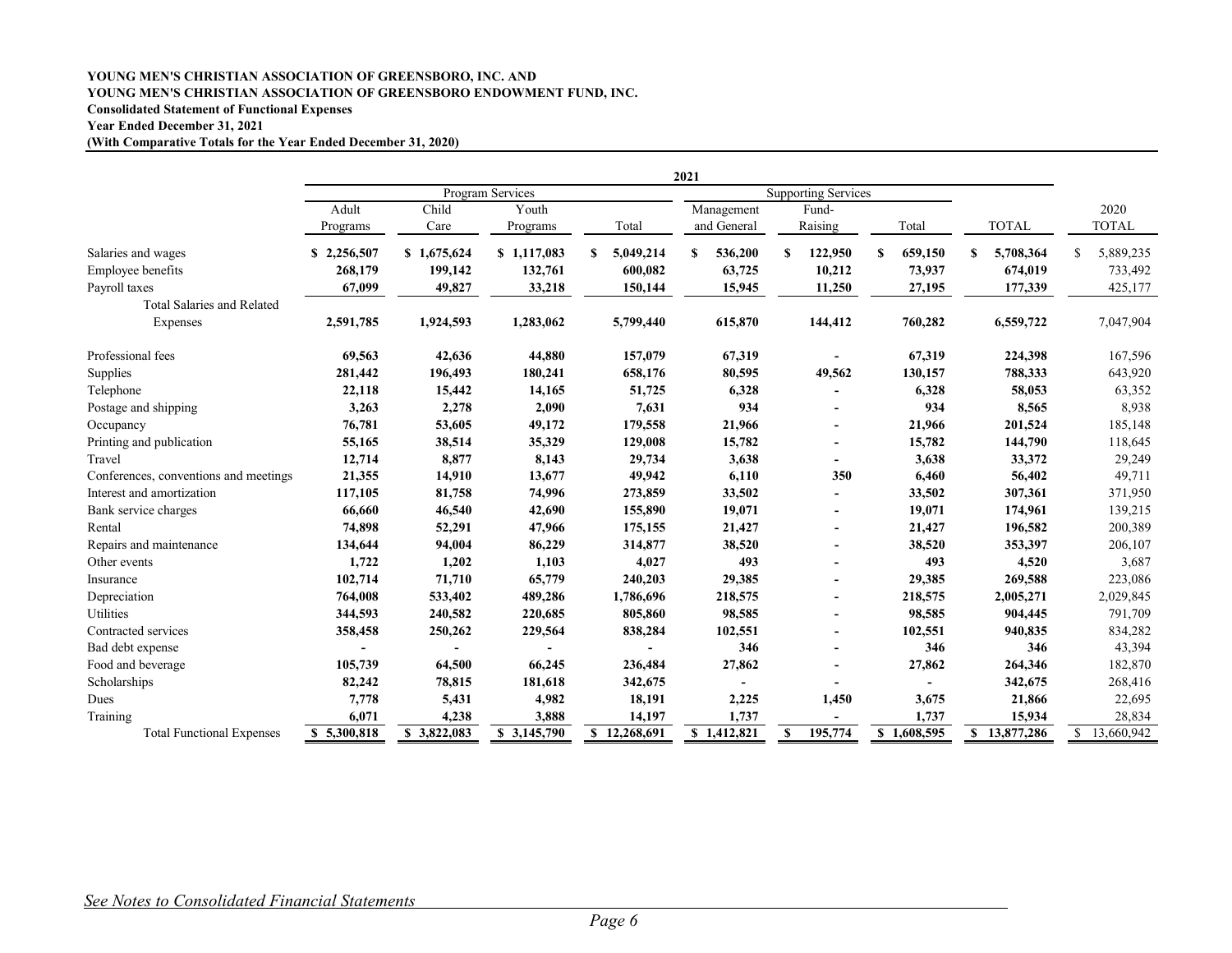# **YOUNG MEN'S CHRISTIAN ASSOCIATION OF GREENSBORO, INC. AND YOUNG MEN'S CHRISTIAN ASSOCIATION OF GREENSBORO ENDOWMENT FUND, INC. Consolidated Statement of Cash Flows Year Ended December 31, 2021**

| (With Comparative Totals for the Year Ended December 31, 2020) |
|----------------------------------------------------------------|
|----------------------------------------------------------------|

| Cash flows from operating activities:<br>Changes in net assets<br>2,051,922<br>\$<br>S<br>Adjustments to reconcile changes in net assets to net cash<br>provided by operating activities:<br>Allowance for uncollectible accounts<br>(43, 101)<br>Discount on unconditional promises to give | (14,004)<br>20,047<br>(10, 565)<br>2,044,245 |
|----------------------------------------------------------------------------------------------------------------------------------------------------------------------------------------------------------------------------------------------------------------------------------------------|----------------------------------------------|
|                                                                                                                                                                                                                                                                                              |                                              |
|                                                                                                                                                                                                                                                                                              |                                              |
|                                                                                                                                                                                                                                                                                              |                                              |
|                                                                                                                                                                                                                                                                                              |                                              |
|                                                                                                                                                                                                                                                                                              |                                              |
|                                                                                                                                                                                                                                                                                              |                                              |
| Depreciation<br>2,019,671                                                                                                                                                                                                                                                                    |                                              |
| Amortization<br>16,576                                                                                                                                                                                                                                                                       | 16,576                                       |
| 357,764<br>Impairment of property and equipment                                                                                                                                                                                                                                              |                                              |
| Loss on sale of property and equipment<br>10,437                                                                                                                                                                                                                                             | 8,966                                        |
| Investment income reinvested<br>(148, 838)                                                                                                                                                                                                                                                   | (82, 527)                                    |
| Gain on sale of investments, net<br>(738, 280)                                                                                                                                                                                                                                               | (578, 833)                                   |
| Unrealized loss on investments, net<br>293,321                                                                                                                                                                                                                                               | 71,280                                       |
| Change in fair value of interest rate swap<br>(123, 143)                                                                                                                                                                                                                                     | 85,782                                       |
| Forgiveness of Paycheck Protection Program loan<br>(1,636,026)                                                                                                                                                                                                                               | (1,236,800)                                  |
| (Increase) decrease in:                                                                                                                                                                                                                                                                      |                                              |
| Unconditional promises to give<br>549,574                                                                                                                                                                                                                                                    | (190, 334)                                   |
| Other receivables<br>(36,893)                                                                                                                                                                                                                                                                | 41,356                                       |
| Prepaid expenses and other assets<br>(134, 468)                                                                                                                                                                                                                                              | 127,097                                      |
| Increase (decrease) in:                                                                                                                                                                                                                                                                      |                                              |
| Accounts payable and accrued expenses<br>69,160                                                                                                                                                                                                                                              | (33,793)                                     |
| Deferred revenue<br>281,268                                                                                                                                                                                                                                                                  | (10, 035)                                    |
| Net cash provided by operating activities<br>2,788,944                                                                                                                                                                                                                                       | 258,458                                      |
| Cash flows from investing activities:                                                                                                                                                                                                                                                        |                                              |
| Purchase and construction of property and equipment<br>(236, 034)                                                                                                                                                                                                                            | (538, 719)                                   |
| Proceeds from sale of property and equipment<br>5,328                                                                                                                                                                                                                                        | 42,500                                       |
| Proceeds from sale of investments<br>6,168,592                                                                                                                                                                                                                                               | 4,997,736                                    |
| Net investment cash transactions in endowment fund<br>30,831                                                                                                                                                                                                                                 | (60,003)                                     |
| (5,816,791)<br>Purchase of investments                                                                                                                                                                                                                                                       | (3,694,874)                                  |
| Net cash provided by investing activities<br>151,926                                                                                                                                                                                                                                         | 746,640                                      |
| Cash flows from financing activities:                                                                                                                                                                                                                                                        |                                              |
| Payments on capitalized leases<br>(266,009)                                                                                                                                                                                                                                                  | (296, 710)                                   |
| Borrowings on Paycheck Protection Program loan<br>1,636,026                                                                                                                                                                                                                                  | 1,236,800                                    |
| Payments on long-term debt<br>(1,506,227)                                                                                                                                                                                                                                                    | (1,502,664)                                  |
| Net cash used in financing activities<br>(136,210)                                                                                                                                                                                                                                           | (562, 574)                                   |
| 2,804,660<br>Net increase in cash and cash equivalents                                                                                                                                                                                                                                       | 442,524                                      |
| Cash and cash equivalents, beginning<br>6,408,447                                                                                                                                                                                                                                            | 5,965,923                                    |
| Cash and cash equivalents, ending<br>\$<br>9,213,107                                                                                                                                                                                                                                         | 6,408,447                                    |

*See Notes to Consolidated Financial Statements*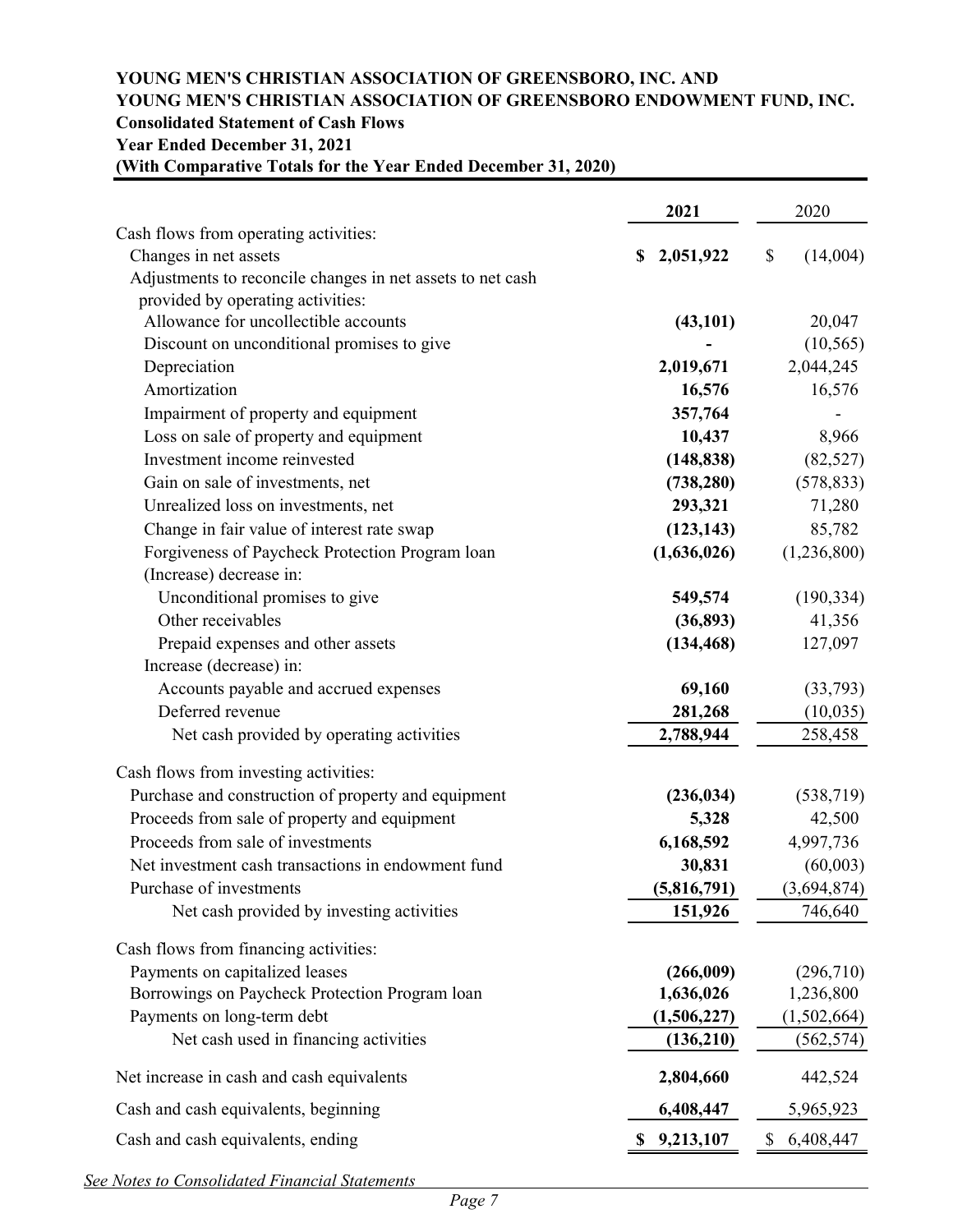#### **Nature of Activities**

The Young Men's Christian Association of Greensboro, Inc. ("YMCA") is a not for profit organization incorporated in 1910 to establish, equip, maintain, conduct and operate various YMCA branches and to perform any acts reasonably incidental thereto in the greater Greensboro, Eden and Reidsville, North Carolina areas.

The Young Men's Christian Association of Greensboro Endowment Fund, Inc. ("Endowment Fund") was incorporated in 1994 as a support organization for the benefit of the YMCA to hold and invest permanently restricted net assets. This corporation states in its articles of incorporation that it is organized for and at all times shall operate exclusively for the benefit of, to perform the functions of, and to carry out the purposes of the YMCA. The articles also state that the Endowment Fund shall be operated, supervised, or controlled by the YMCA, and that the Directors of the Endowment Fund shall be elected or appointed by the Board of Directors of the YMCA. Because of the oversight authority of the YMCA Board over the actions of the Endowment Fund, the two entities have been consolidated for financial statement presentation purposes.

The consolidated financial statements include the accounts of the YMCA and the Endowment Fund. All material intercompany transactions have been eliminated. The consolidated entities will be referred to as the "Association" for purposes of these consolidated financial statements.

A summary of the Association's significant accounting policies follow:

#### **Financial Statement Presentation**

The Association reports information regarding its financial position and activities using two classes of net assets, as follows:

*Without donor restrictions:* All revenue not restricted by donors, unrestricted contributions designated by the board and donor restricted contributions whose restrictions are met in the same period in which they are received are accounted for in net assets without donor restrictions.

*With donor restrictions:* All revenues restricted by donors as to either timing or purpose of the related expenditures or required to be maintained in perpetuity as a source of investment income are accounted for in donor restricted net assets. The investment income arising from endowment funds, if any, are accounted for in accordance with donor stipulations. When a donor restriction expires, that is when a stipulated time restriction ends or purpose restriction is accomplished, net assets with donor restrictions are reclassified to net assets without donor restrictions.

#### **Comparative Financial Information**

The financial statements include certain prior period summarized comparative information in totals but not by net asset class. Such information does not include sufficient detail to constitute a presentation in conformity with generally accepted accounting principles. Accordingly, such information should be read in conjunction with the Association's consolidated financial statements for the year ended December 31, 2021, from which the summarized information was derived.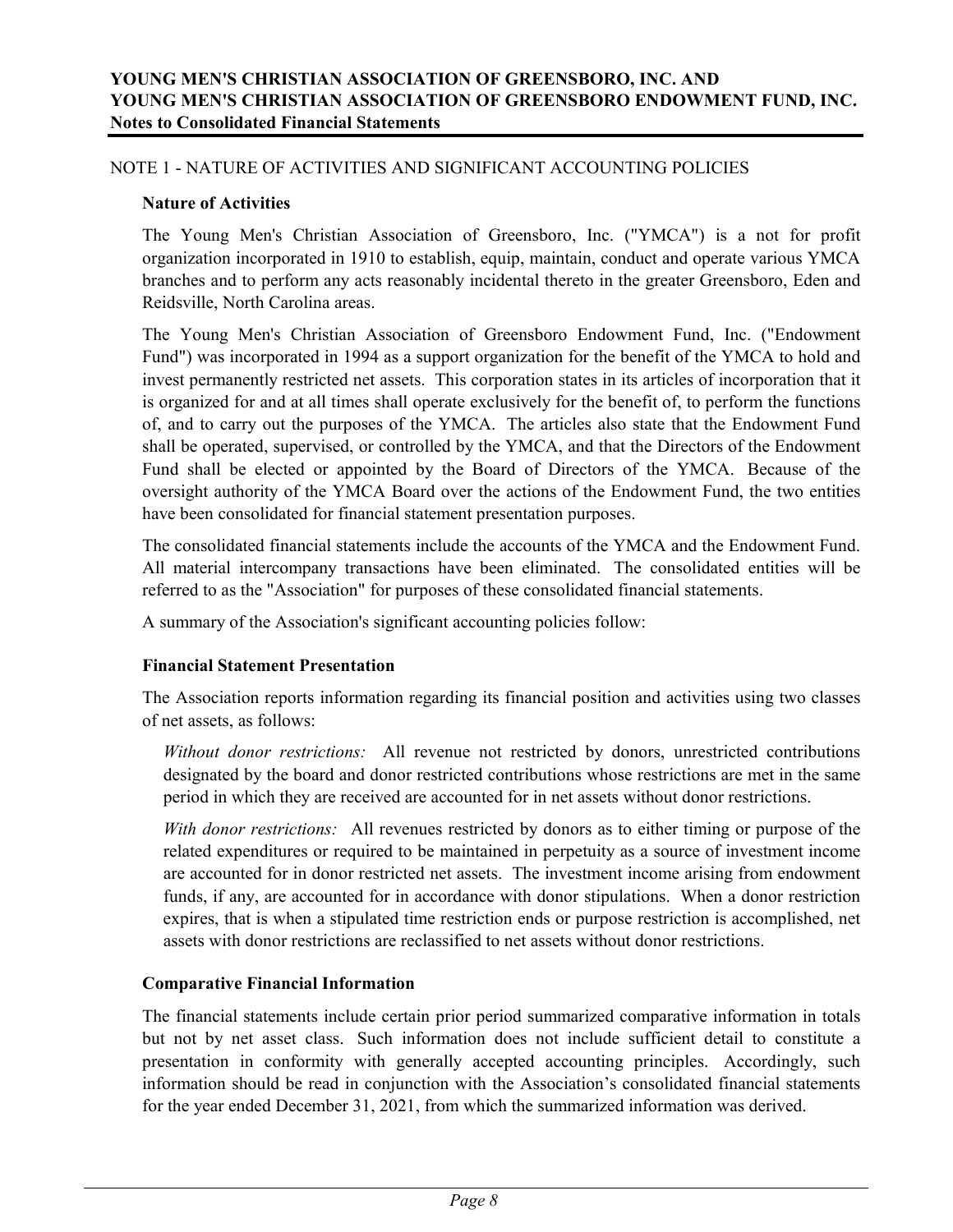#### **Cash and Cash Equivalents**

For purposes of reporting the consolidated statements of cash flows, the Association considers all highly liquid investments, except those held by the Endowment Fund, purchased with maturities of three months or less to be cash equivalents.

#### **Funds Held for Others**

The Association administers various organizational funds. The funds are established by assets received as transfers from other organizations/clubs which specifies itself as the beneficiary of the fund.

#### **Investments**

Investments in marketable securities with readily determinable values and all investments in debt securities are reported at their fair values in the consolidated statement of financial position. Unrealized gains and losses are included in the change in net assets. Investment income and gains restricted by a donor are reported as increases in unrestricted net assets if the restrictions are met, either by passage of time or by use, in the reporting period in which the income and gains are recognized.

#### **Receivables**

The Association records unconditional promises to give and other receivables at total unpaid balance, which approximates estimated fair value, less any allowance for doubtful accounts. The Association determines past due status of individual receivables based on the contractual terms of the original grant agreement or pledge commitment. The Association estimates its allowance for doubtful accounts based on a combination of factors, including historical loss experience and any anticipated effects related to current economic conditions, as well as management's knowledge of the current composition of receivables. Receivables that management believes to be ultimately not collectible are written off upon such determination.

#### **Property and Equipment**

The Association generally capitalizes expenditures of \$2,500 or more for property and equipment whose life exceeds one year. Property and equipment are stated at cost or, in the case of donated assets, at estimated fair value at date of donation.

Depreciation, including amortization of capital lease assets, is provided for using the straight-line method over the shorter of its estimated useful lives of the assets or its related lease term.

#### **Bond Issuance Costs**

Bond issuance costs are being amortized on a straight-line basis over 20 years which approximates the effective interest rate method. Accumulated amortization amounted to \$190,623. Estimated amortization for each of the next three years is \$16,576. Bond issuance costs have been netted against long term debt in accordance with ASU 2015-03, "Interest Imputation of Interest".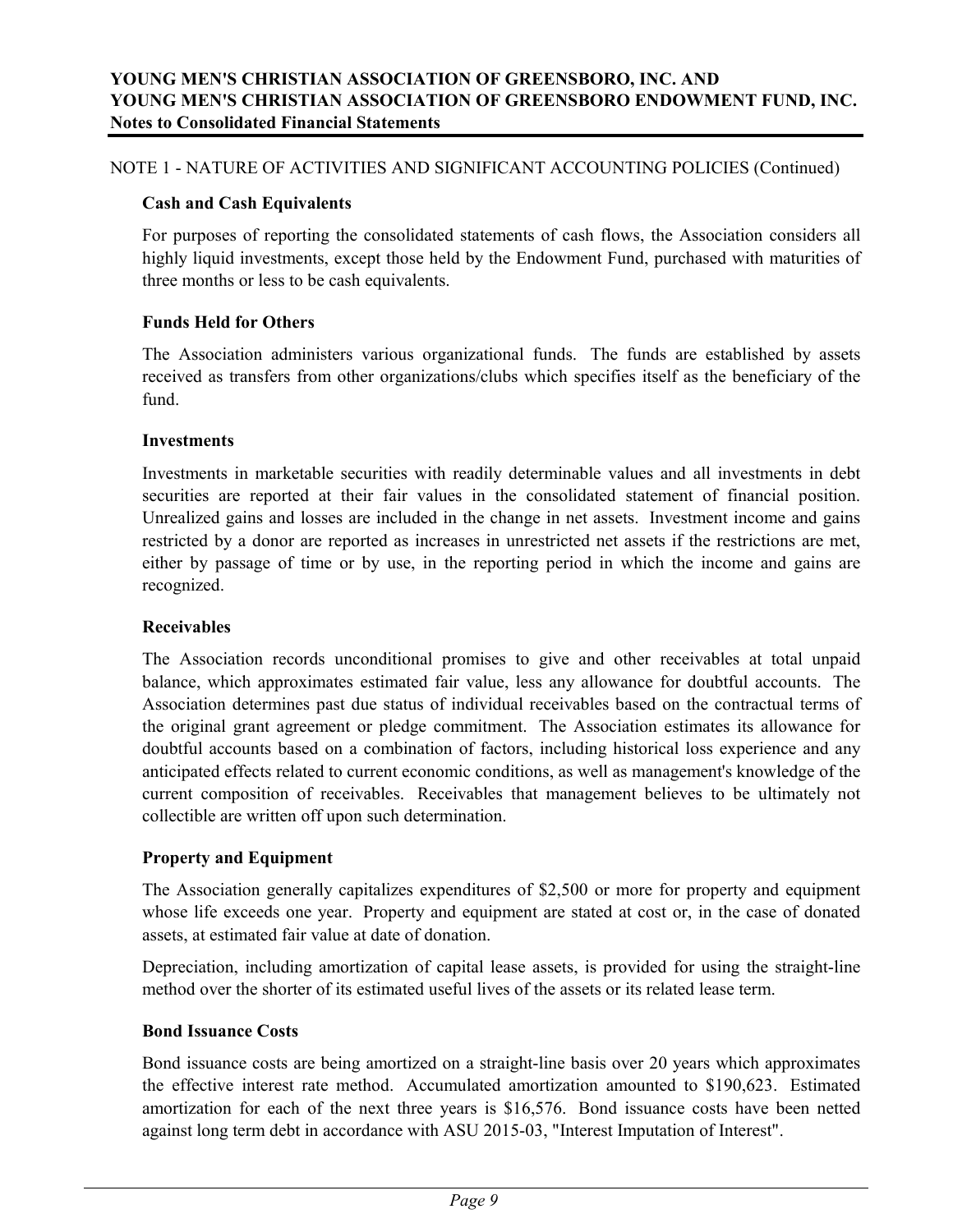# **Advertising**

Advertising, printing and publication costs are expensed as incurred. During the year, costs related to these activities totaled \$144,790.

# **Revenue Recognition**

The Association derives its revenues primarily from membership dues or program and service fees. Membership contracts consist of month-to-month or annual basis and they can cancel their membership at any time with a 30 day notice. Membership dues revenue is recognized on a monthly basis in which the Association provides access to the facilities. Membership dues paid under an annual contract will be recorded as deferred revenue and amortized each month as the revenue is earned. Program and service fee revenues consist of camps, sporting leagues, after school care, training sessions, etc., which are recognized upon completion of the related performance obligation and at an amount that represents the consideration paid to participate. The Association does not have a significant financing component as events are typically paid for in advance and are recognized as deferred revenue prior to completion of the performance obligation.

Due to the nature of the Association's business, there is typically no significant variable consideration, such as discounts, allowances, and returns. However, if variable consideration is deemed significant, variable consideration is estimated at the most likely amount that is expected to be earned. Estimated amounts are included in the transaction price to the extent it is probable that a significant reversal of cumulative revenue recognized will not occur when the uncertainty associated with the variable consideration is resolved. Estimates of variable consideration are estimated based upon historical experience and known trends.

Contributions, which include unconditional promises to give (pledges), are recognized as revenues in the period received or promised. Contributions receivable due beyond one year are stated at net present value of the estimated cash flows using a risk adjusted rate. Conditional contributions are recognized as revenues when the conditions have been met by the Association. Contributions are considered to be without donor restrictions unless specifically restricted by the donee for a specific period of time or purpose. Grants received by the Association are being accounted for as contributions since they do not include exchange transaction elements associated with those grants.

#### **Endowment Fund**

The Endowment Fund consists of various fixed income funds, equity funds, and cash equivalents established for a variety of purposes. The endowment consists of donor-restricted endowment funds as well as board designated endowment funds. Net assets associated with endowment funds are classified and reported based on the existence or absence of donor-imposed restrictions.

The Endowment Fund has adopted investment and spending policies for endowment assets that attempt to provide a predictable stream of funding to programs supported by its endowment while seeking to maintain the purchasing power of the endowment assets. Endowment assets include those assets of donor-restricted funds that the Association must hold in perpetuity. Under this policy, as approved by the Board of Directors, the endowment assets are invested in a manner that is intended to produce results that meet funding requirements while assuming a moderate level of investment risk.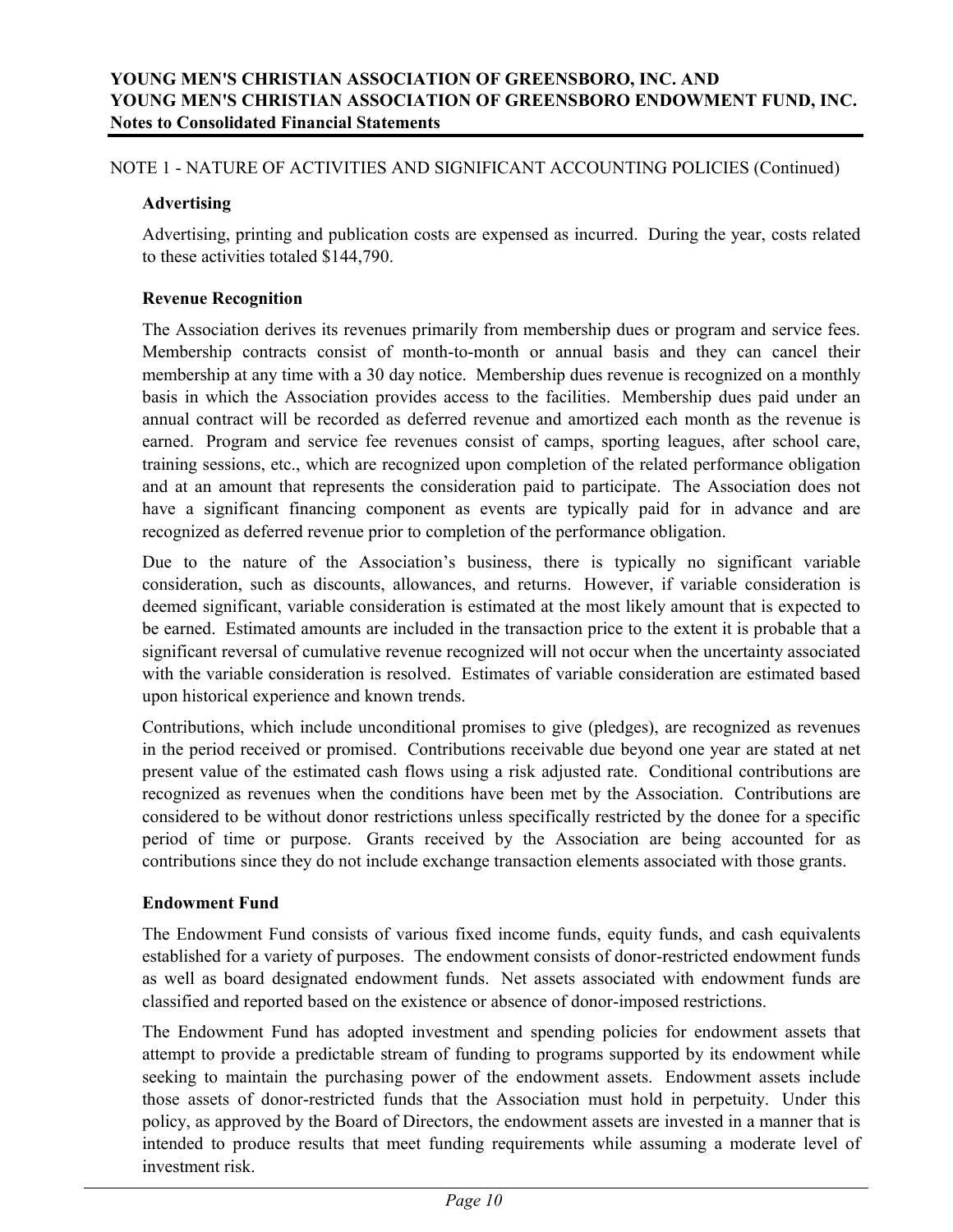# **Endowment Fund (Continued)**

To satisfy its long-term rate-of-return objectives, the Endowment Fund relies on a total return strategy in which investment returns are achieved through both capital appreciation (realized and unrealized) and current yield (interest and dividends). The endowment portfolio is invested across multiple asset classes with emphasis on equities and fixed income as well as alternative investments, real estate and a low level of exposure to money market cash instruments.

The Endowment Fund has a policy for appropriating for distribution each year approximately 5% of its endowment funds average market value plus or minus 1.5% over the 3 year trailing average market value of the Endowment Fund. In establishing this policy, the Endowment Fund considered the long-term expected return of the endowment. Accordingly, over the long-term the Endowment Fund expects the current spending policy to preserve the purchasing power of the endowment funds over time, and to provide a reasonably stable and predictive revenue stream for use in connection with the charitable purposes of the Association. The Board of Directors annually adopts a spending rate.

# **Donated Services and Materials**

The Association occasionally benefits from the services of volunteers in various programs. The services donated are not identical to services the donor would usually charge a fee to provide; therefore, a monetary amount cannot be assigned to the value of these services. Significant donated materials are recorded at their fair value as a contribution and related purchase.

#### **Functional Allocation of Expenses**

The costs of providing the various programs and other activities have been summarized on a functional basis in the consolidated statement of activities and changes in net assets. Accordingly, certain costs have been allocated among the programs and supporting services benefited.

#### **Use of Estimates**

The preparation of consolidated financial statements in conformity with accounting principles generally accepted in the United States of America requires management to make estimates and assumptions that affect the reported amounts of assets and liabilities and disclosure of contingent assets and liabilities at the date of the consolidated financial statements and the reported amounts of revenue and expenses during the reporting period. Actual results could differ from those estimates.

#### **Subsequent Events**

The Association has evaluated events and transactions for potential recognition or disclosure through April 13, 2022, the date the consolidated financial statements were available to be issued.

# **Tax Status**

The Association is classified as a public charity and is exempt from income tax under Section 501(c)(3) of the Internal Revenue Code. Accordingly, no provision for income taxes is reflected in the accompanying consolidated financial statements. Contributions to the Association are tax deductible by the donor.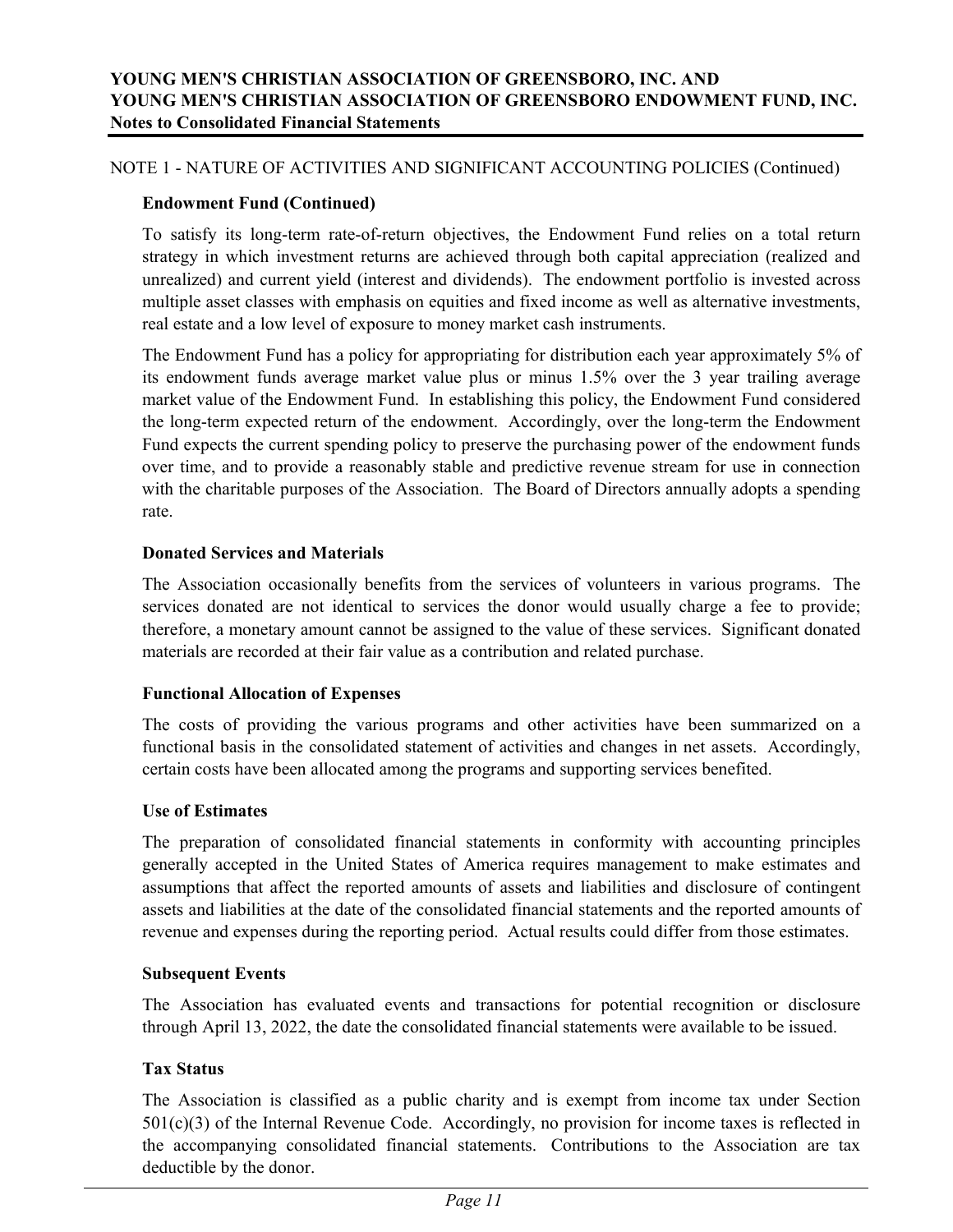#### **Tax Status (Continued)**

It is the Association's policy to evaluate all tax positions to identify any that may be considered uncertain. All identified material tax positions are assessed and measured by a more-likely-than-not threshold to determine if the tax position is uncertain and what, if any, the effect of the uncertain tax position may have on the consolidated financial statements. No material uncertain tax positions were identified for 2021. Currently, the statute of limitations remains open subsequent to and including 2017; however, no examinations are in process or anticipated. Any changes in the amount of a tax provision will be recognized in the period the change occurs.

#### **Reclassifications**

Certain reclassifications have been made to the prior year's financial statements to conform to the current year presentation. These reclassifications had no effect on previously reported results of activities or net assets.

# NOTE 2 - UNCONDITIONAL PROMISES TO GIVE

Unconditional promises to give amounts to be received in future periods are discounted to a present value using an interest rate of 5.0%.

Unconditional promises to give are as follows:

| Amounts receivable less than one year               | <b>S</b> | 122,314   |
|-----------------------------------------------------|----------|-----------|
| Amounts receivable in one to five years             |          | 106,063   |
| Total unconditional promises to give                |          | 228,377   |
| Less - discount to present value for future pledges |          | (5,995)   |
| Less - allowance for uncollectible pledges          |          | (13, 852) |
|                                                     |          | 208,530   |

#### NOTE 3 - FAIR VALUE MEASUREMENTS

Fair value is the price that would be received to sell an asset or paid to transfer a liability in an orderly transaction between market participants at the measurement date. In determining fair values, the Association uses various methods including market, income and cost approaches. Based on these approaches, the Association often utilizes certain assumptions that market participants would use in pricing the asset or liability, including assumptions about risk and/or the risks inherent in the inputs to the valuation technique. These inputs can be readily observable, market corroborated, or generally unobservable inputs. The Association utilizes valuation techniques that maximize the use of observable inputs and minimize the use of unobservable inputs. Based on the observability of the inputs used in the valuation techniques, the Association is required to provide the following information according to the fair value hierarchy. The fair value hierarchy ranks the quality and reliability of the information used to determine fair values.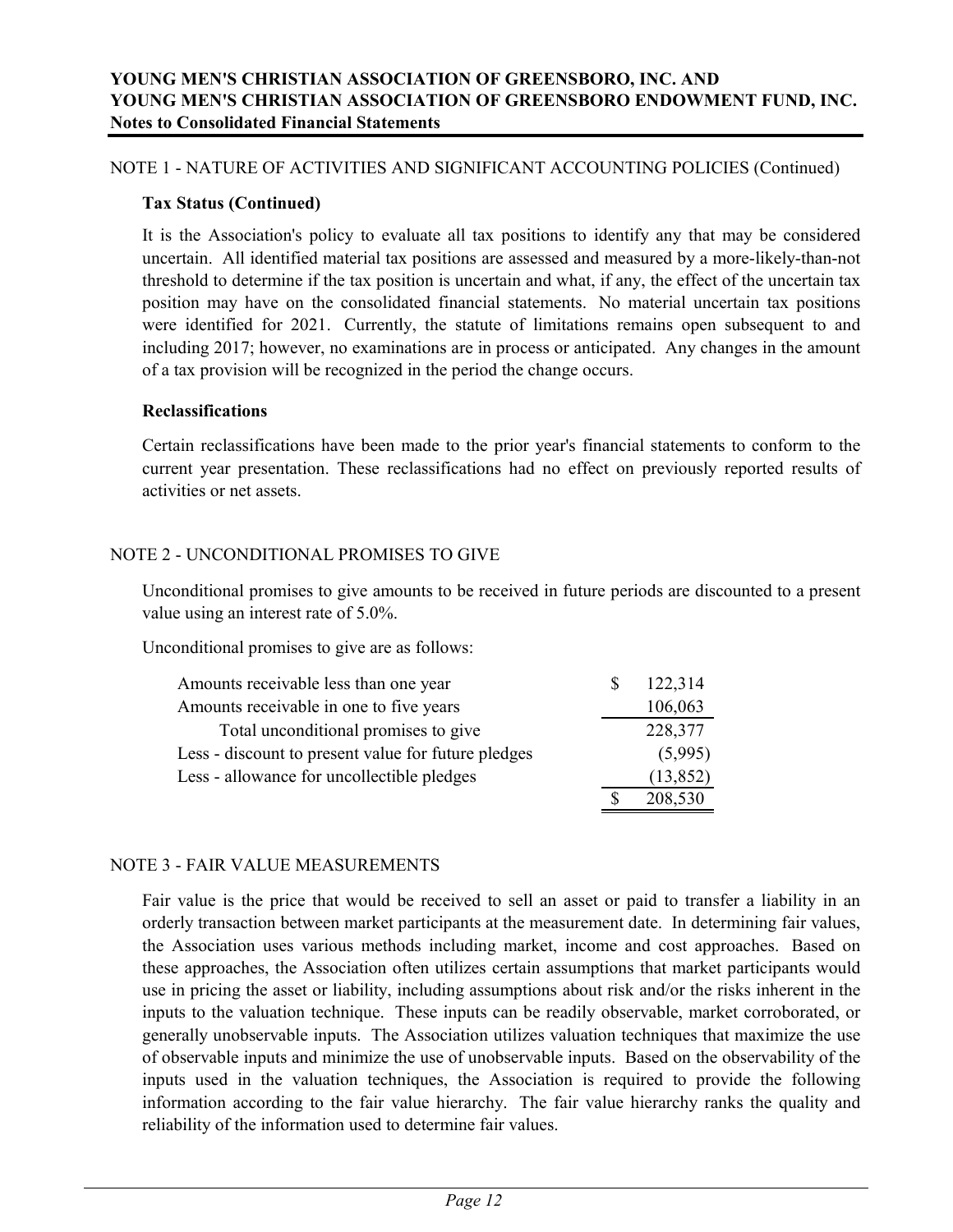#### NOTE 3 - FAIR VALUE MEASUREMENTS (Continued)

Financial assets and liabilities carried at fair value will be classified and disclosed in one of the following three categories:

Level 1 Inputs — Quoted prices (unadjusted) in active markets that are accessible at the measurement date for identical assets or liabilities. The fair value hierarchy gives the highest priority to Level 1 inputs.

Level 2 Inputs — Observable prices that are based on inputs not quoted on active markets, but corroborated by market data, discounted cash flow models or similar techniques.

Level 3 Inputs — Unobservable inputs are used when little or no market data is available. The fair value hierarchy gives the lowest priority to Level 3 inputs.

The following summarizes the fair value measurements:

|                                                   | Level 1                  | Level 2                  | Level 3                      | Total     |
|---------------------------------------------------|--------------------------|--------------------------|------------------------------|-----------|
| Asset:                                            |                          |                          |                              |           |
| Investments (See Note 4)<br>for major categories) | \$8,056,208              | $\overline{\phantom{0}}$ | $\qquad \qquad \blacksquare$ | 8,056,208 |
| Derivative - Interest<br>rate swap agreement      | $\overline{\phantom{a}}$ | (76, 395)                |                              | 76,395)   |

#### NOTE 4 - INVESTMENTS

A breakdown of the investments held are as follows:

|                   | Reported    |           |  |  |  |
|-------------------|-------------|-----------|--|--|--|
| Description       | Value       | Cost      |  |  |  |
| Restricted cash   | 143,785     | 143,785   |  |  |  |
| Equity securities | 7,912,423   | 6,511,916 |  |  |  |
|                   | \$8,056,208 | 6,655,701 |  |  |  |

Investment income consists of the following:

|                                      | Without Donor | With Donor   |               |
|--------------------------------------|---------------|--------------|---------------|
|                                      | Restrictions  | Restrictions | Total         |
| Income:                              |               |              |               |
| Dividends                            | 163,327<br>S  | S<br>61,513  | 224,840<br>\$ |
| Capital gain distribution            |               | 96,745       | 96,745        |
| Other interest                       | 1,077         | 259          | 1,336         |
| Capital gains on sales of securities | 547,581       | 190,694      | 738,275       |
|                                      | 711,985       | 349,211      | 1,061,196     |
| Expenses: Investment fees            | 77            | 14,544       | 14,621        |
|                                      | 711,908       | 334,667      | 1,046,575     |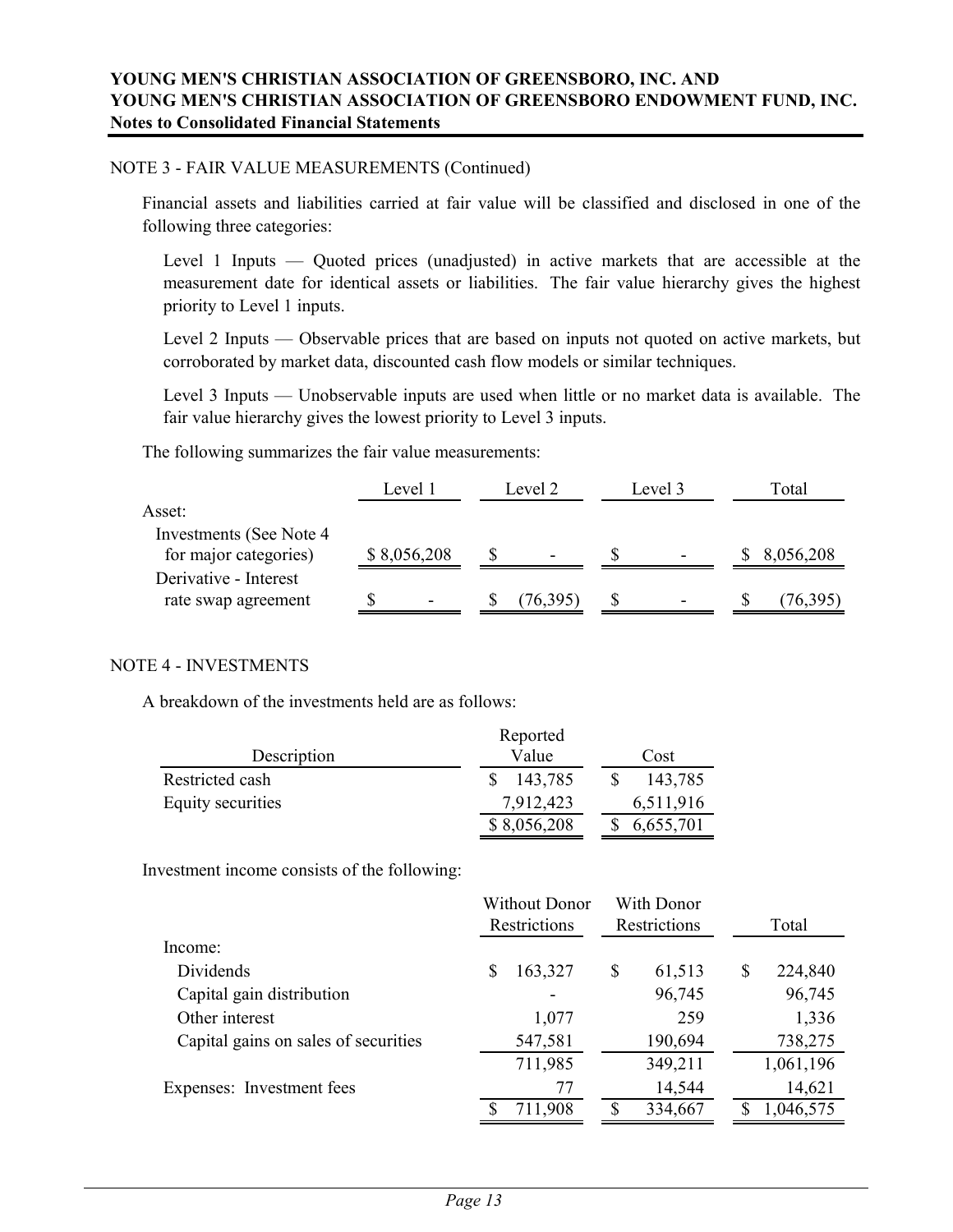#### NOTE 5 - RENTAL REAL ESTATE PROPERTY

The Association owns and leases five residential properties that are leased on an annual basis. An unrelated management company is responsible for leasing and managing the properties. Property held for investment consists of the following:

| Land                          | S | 44,000  |
|-------------------------------|---|---------|
| Houses                        |   | 396,000 |
|                               |   | 440,000 |
| Less accumulated depreciation |   | 165,600 |
|                               |   | 274,400 |

The following summarizes the revenue and expenses at year end:

| Rental income           | 30,965      |
|-------------------------|-------------|
| Expenses:               |             |
| Real estate taxes       | 6,182       |
| Repairs and maintenance | 4,228       |
| Insurance               | 1,200       |
| Depreciation            | 14,400      |
|                         | 26,010      |
| Gain on new roof        | 556         |
| Net income              | \$<br>5,511 |

#### NOTE 6 - PROPERTY AND EQUIPMENT

Property and equipment consist of the following:

| Land and improvements                    | 6,314,594    |
|------------------------------------------|--------------|
| <b>Buildings</b>                         | 48,713,704   |
| Equipment                                | 4,366,418    |
| Software costs                           | 127,729      |
| Furniture, fixtures and office equipment | 630,458      |
| Transportation vehicles                  | 305,778      |
| Leasehold improvements                   | 1,296,777    |
| Construction in progress                 | 64,192       |
|                                          | 61,819,650   |
| Less accumulated depreciation            | 25,457,526   |
|                                          | \$36,362,124 |

The Association reviews long-lived assets for impairment whenever events or changes in circumstances indicate that the asset's carrying amount may not be recoverable. The Association conducts its long-lived asset impairment analyses in accordance with ASC 360-10-50, "Impairment or Disposal of Long-Lived Assets Held for Sale."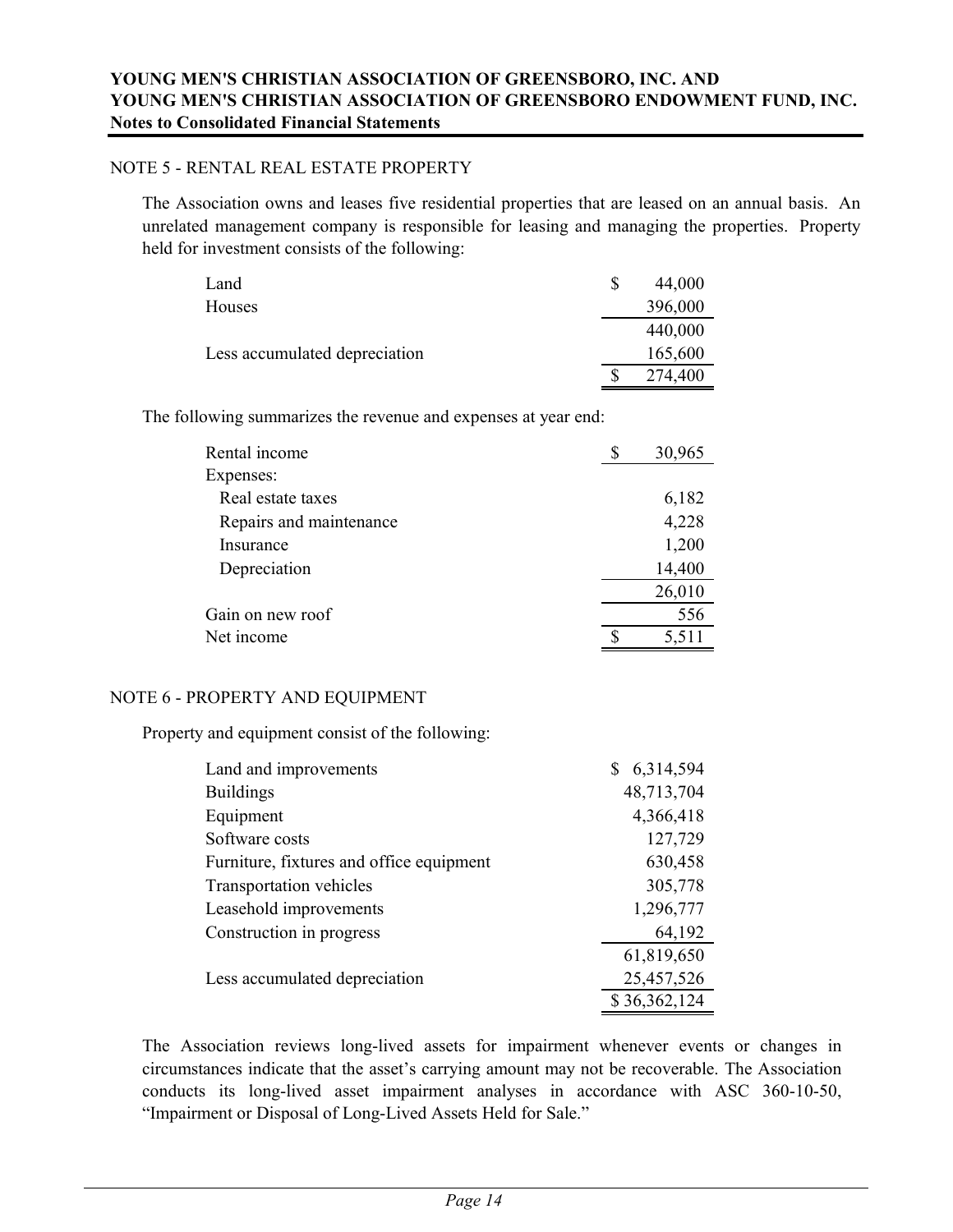#### NOTE 6 - PROPERTY AND EQUIPMENT (Continued)

On September 28, 2021 the Board of Directors of the Association voted to cease the operations of the Western Rockingham location effective December 31, 2021 and make the building available for sale. The Association concluded this action to be a triggering event requiring assessment of impairment of long-lived assets related to Western Rockingham. As a result, the Association reviewed the Western Rockingham long-lived assets for impairment and recorded an impairment loss of \$357,764. These assets were subsequently sold for \$175,000 on March 1, 2022.

|                 |            | NBV Pre- | Impaired |  |         |
|-----------------|------------|----------|----------|--|---------|
|                 | impairment |          | Value    |  | Loss    |
| <b>Building</b> |            | 464,501  | 120,275  |  | 344,226 |
| Equipment       |            | 18,263   | 4,725    |  | 13,538  |
| Land            |            | 50,000   | 50,000   |  | $\,$    |
| Total           |            | 532,764  | 175,000  |  | 357,764 |

#### NOTE 7 - LONG-TERM DEBT

Long-term debt consists of the following:

| Unsecured bank qualified loan payable to a financial institution calling for<br>240 equal monthly principal installments through the maturity date of<br>November 2030. Interest is payable monthly at 82.646% of the 1-month<br>LIBOR rate plus $1.4615\%$ (the 1-month LIBOR rate was $0.10125\%$ ). | \$6,923,373 |
|--------------------------------------------------------------------------------------------------------------------------------------------------------------------------------------------------------------------------------------------------------------------------------------------------------|-------------|
| Unsecured nonbank qualified loan payable to a financial institution. The<br>bond accrues interest at 82.646% of the 1-month LIBOR plus 1.8231% per<br>annum (the 1-month LIBOR rate was 0.10125%). The Association pays<br>monthly principal payments ranging from \$13,417 to \$20,238 with the final |             |
| payment due November 2034.                                                                                                                                                                                                                                                                             | 1,684,723   |
|                                                                                                                                                                                                                                                                                                        | 8,608,096   |
| Less bond issuance cost, net of accumulated amortization                                                                                                                                                                                                                                               | 140,895     |
|                                                                                                                                                                                                                                                                                                        | 8,467,201   |
| Less current maturities                                                                                                                                                                                                                                                                                | 1,489,217   |
|                                                                                                                                                                                                                                                                                                        | 6,977,984   |

The provisions of the bank qualified loan contains various financial covenants related to minimum levels of liquidity and net assets that the Association must maintain. The covenant also includes provisions related to borrowing leverage and other liquidity ratios. The Association was in compliance with all covenant provisions.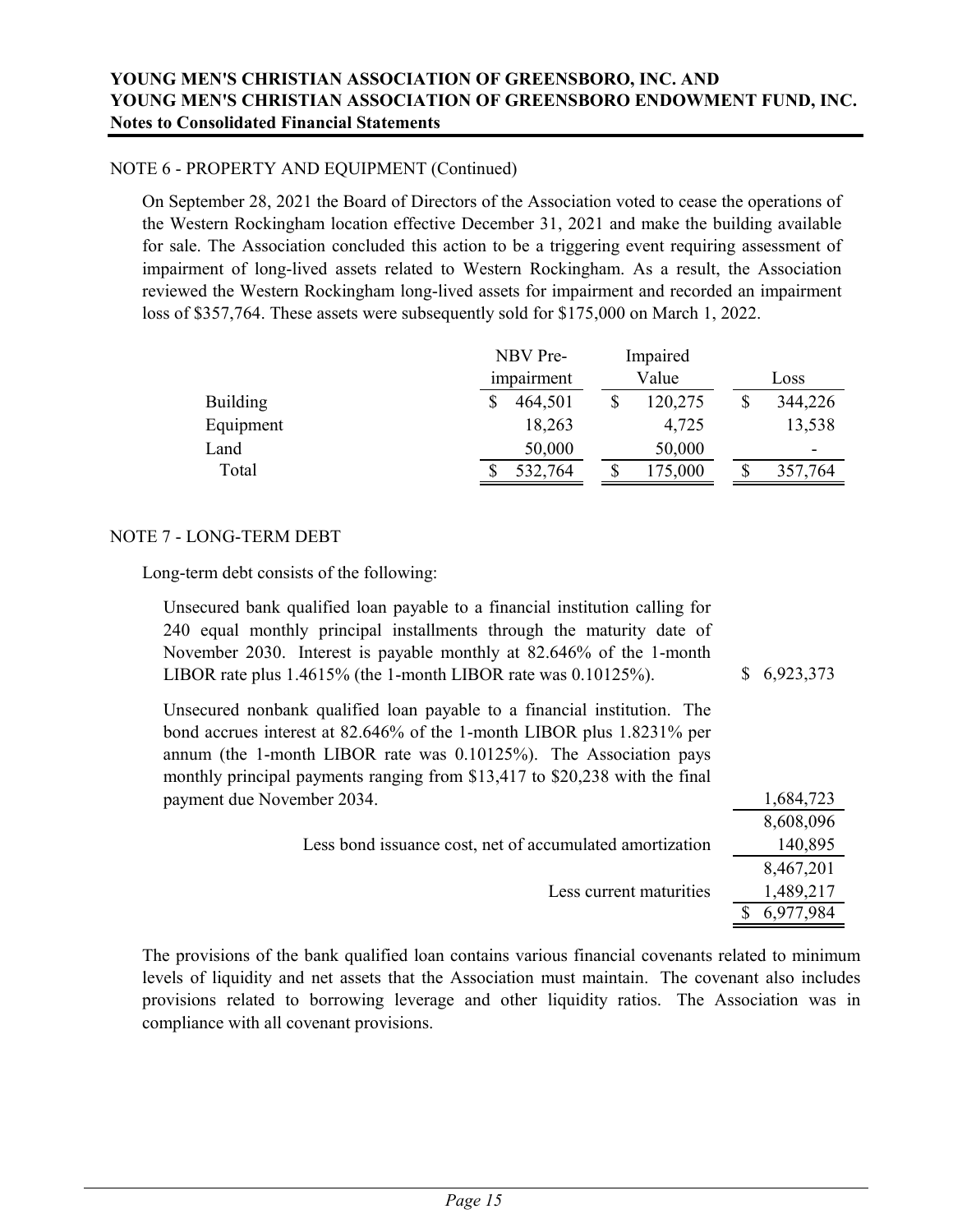#### NOTE 7 - LONG-TERM DEBT (Continued)

Future maturities of long-term debt, net of bond issuance cost, for each of the next five years and thereafter are as follows:

| 2022       | 1,489,217 |
|------------|-----------|
| 2023       | 1,422,693 |
| 2024       | 649,671   |
| 2025       | 674,343   |
| 2026       | 698,789   |
| Thereafter | 3,532,488 |
|            | 8,467,201 |

#### NOTE 8 - DERIVATIVES

To reduce the impact of changes in interest rates on its variable rate bonds payable, the Association has entered into an interest rate swap agreement. Under the agreement, interest is payable at a fixed rate of 2.755% based on the outstanding balance of the bank qualified loan payable, and is effective through November 18, 2022. The annual gain or loss on the fair value of the swap agreement is reported as revenue or expense in the consolidated statement of activities and changes in net assets. The interest rate swap agreement had a notional principal amount of \$6,923,373.

As a result of the Federal tax rate decrease effective January 1, 2018 and the YMCA electing not to amend the existing swap, the bond documents allowed the bank to adjust the LIBOR rate on the YMCA's debt. The unsecured bank qualified loan rate increased to 68% of LIBOR plus 1.2025% plus the Corporate Tax Rate Factor of 1.21538. Consequently, due to the change in the rate owed to the bank, the swap is no longer perfectly hedged.

The fair value of the interest rate swap agreement was derived from proprietary models as of a given date, supplied by the bank. The valuation is calculated on a mid market basis and does not include bid/offered spread that would be reflected in an actual price quotation. This model relies on certain assumptions regarding past, present, and future market conditions.

#### NOTE 9 - CAPITAL LEASE OBLIGATIONS

The Association has six capital lease agreements with varying expiration dates through 2024. Capitalized costs of \$793,391 are included in equipment and the related accumulated depreciation is \$527,828 as of December 31, 2021. The leases are payable to financial institutions in monthly installments totaling \$22,521, including interest at approximately 4.71%. The capital leases are secured by the equipment leased.

Future minimum capital lease payments are as follows:

| 2022                               | 177,423 |
|------------------------------------|---------|
| 2023                               | 55,972  |
| 2024                               | 665     |
|                                    | 234,060 |
| Amount representing interest       | (6,194) |
| Present value of lease obligations | 227,866 |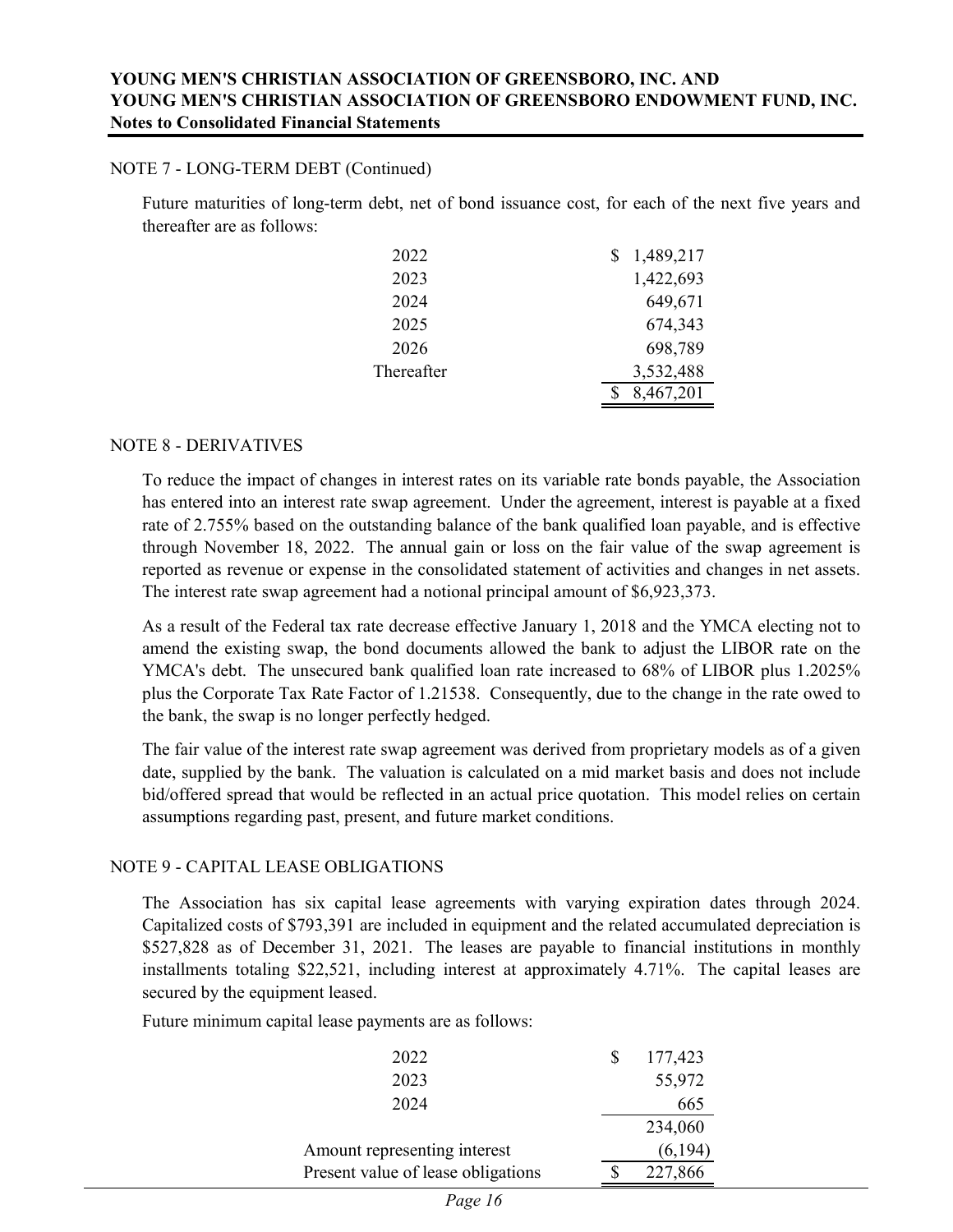#### NOTE 10 - OPERATING LEASES

The Association leases office space, land and use of other program facilities under various operating lease agreements with varying expiration dates through 2025. The Association also rents equipment on an as needed basis for program use. Total rental expense was \$398,106

Future minimum lease payments for these operating leases are as follows:

| 2022 | 206,064 |
|------|---------|
| 2023 | 210,733 |
| 2024 | 215,536 |
| 2025 | 30,444  |
|      | 662,777 |

The Association also leases its facilities to various organizations and individuals on a regular basis. Except as described below, these leasing transactions are normally short-term and on a case-by-case or month-to-month basis.

The Association rented portions of its Ragsdale facility under a non-cancelable lease agreement. The facility has a cost of \$6,318,066 and accumulated depreciation of \$2,737,394. Depreciation expense was \$167,729 for the year. The agreement calls for monthly rents of \$8,500 through February 2024. Rental income for the year totaled \$170,999.

Future minimum rental income to be received under the sub-rental agreements is as follows:

| 2022 | S | 102,000 |
|------|---|---------|
| 2023 |   | 102,000 |
| 2024 |   | 17,000  |
|      | S | 221,000 |

#### NOTE 11 - DESIGNATED NET ASSETS

The Board of Directors has designated certain amounts of net assets without donor restrictions to be used for future activities, repairs and maintenance, and other purposes on a branch-by-branch basis. These reserves are funded by designated cash balances. The Board retains the right to undesignate these funds as they deem appropriate. The reserve cash balances was \$1,760,045.

The Board of Directors has also designated \$1,591,357 of net assets without donor restrictions to be set aside for future operations. These reserves have been funded by purchasing investments with a market value designed for this amount. The Board retains the right to undesignate these funds as they deem appropriate.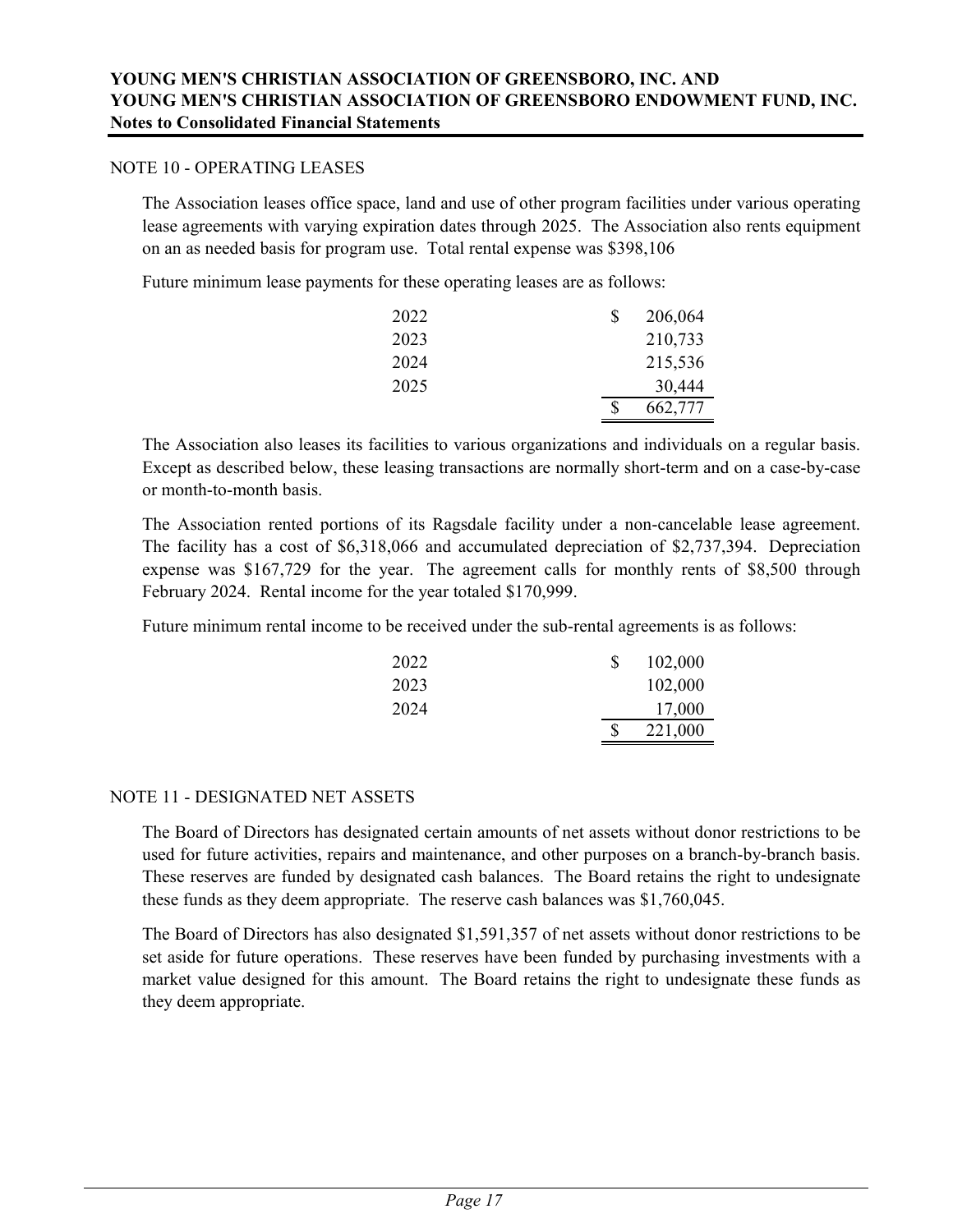#### NOTE 12 - NET ASSETS WITH DONOR RESTRICTIONS

Net assets with donor restrictions, consist of the following:

| Investment in perpetuity (including amounts above original gift amount<br>of $$1,809,062$ , which, once appropriated, is expendable to support the<br>3,079,270<br>operations of the YMCA<br>Subject to the passage of time:<br>For periods after December 31, 2021<br>208,530<br>Subject to expenditures for specified purpose:<br>Building or equipment, improvements or repairs<br>2,177,298<br>94,895<br>Scholarships<br>337,024<br>Programs<br>2,609,217<br>Subject to expenditure when a specified event occurs:<br>Paid-up life insurance policy that will provide proceeds upon death of | Subject to spending policy and appropriation: |        |
|--------------------------------------------------------------------------------------------------------------------------------------------------------------------------------------------------------------------------------------------------------------------------------------------------------------------------------------------------------------------------------------------------------------------------------------------------------------------------------------------------------------------------------------------------------------------------------------------------|-----------------------------------------------|--------|
|                                                                                                                                                                                                                                                                                                                                                                                                                                                                                                                                                                                                  |                                               |        |
|                                                                                                                                                                                                                                                                                                                                                                                                                                                                                                                                                                                                  |                                               |        |
|                                                                                                                                                                                                                                                                                                                                                                                                                                                                                                                                                                                                  |                                               |        |
|                                                                                                                                                                                                                                                                                                                                                                                                                                                                                                                                                                                                  |                                               |        |
|                                                                                                                                                                                                                                                                                                                                                                                                                                                                                                                                                                                                  |                                               |        |
|                                                                                                                                                                                                                                                                                                                                                                                                                                                                                                                                                                                                  |                                               |        |
|                                                                                                                                                                                                                                                                                                                                                                                                                                                                                                                                                                                                  |                                               |        |
|                                                                                                                                                                                                                                                                                                                                                                                                                                                                                                                                                                                                  |                                               |        |
|                                                                                                                                                                                                                                                                                                                                                                                                                                                                                                                                                                                                  |                                               |        |
|                                                                                                                                                                                                                                                                                                                                                                                                                                                                                                                                                                                                  |                                               |        |
|                                                                                                                                                                                                                                                                                                                                                                                                                                                                                                                                                                                                  |                                               |        |
|                                                                                                                                                                                                                                                                                                                                                                                                                                                                                                                                                                                                  |                                               |        |
|                                                                                                                                                                                                                                                                                                                                                                                                                                                                                                                                                                                                  | insured for operations of the YMCA            | 28,587 |
| 5,925,604                                                                                                                                                                                                                                                                                                                                                                                                                                                                                                                                                                                        |                                               |        |

#### NOTE 13 - ENDOWMENT NET ASSETS

The Board of Directors of the Association has interpreted the State Prudent Management of Institutional Funds Act ("SPMIFA") as requiring the preservation of the fair value of the original gift as of the gift date of the donor-restricted endowment funds absent explicit donor stipulations to the contrary. As a result of this interpretation, the Association classifies permanently restricted net assets as (a) the original value of gifts donated to the permanent endowment, (b) the original value of subsequent gifts to the permanent endowment, and (c) accumulations to the permanent endowment made in accordance with the direction of the applicable donor gift instrument at the time the accumulation is added to the fund.

The remaining portion of the donor-restricted endowment fund that is not classified in permanently restricted net assets is classified as temporarily restricted net assets until those amounts are appropriated for expenditure by the Association in a manner consistent with the standard of prudence prescribed by SPMIFA. In accordance with SPMIFA, the Association considers the following factors in making a determination to appropriate or accumulate donor-restricted endowment funds: (1) the duration and preservation of the fund; (2) the purpose of the Association and the donor-restricted endowment fund; (3) general economic conditions; (4) the possible effect of inflation and deflation; (5) the expected total return from income and the appreciation of investment; (6) other resources of the Association; and (7) the investment policies of the Association.

The Association's endowment is held with an investment bank and investment firms. Under the endowment agreement, the principal balance in the fund is permanently restricted to ensure that resources would be available to provide for future operations.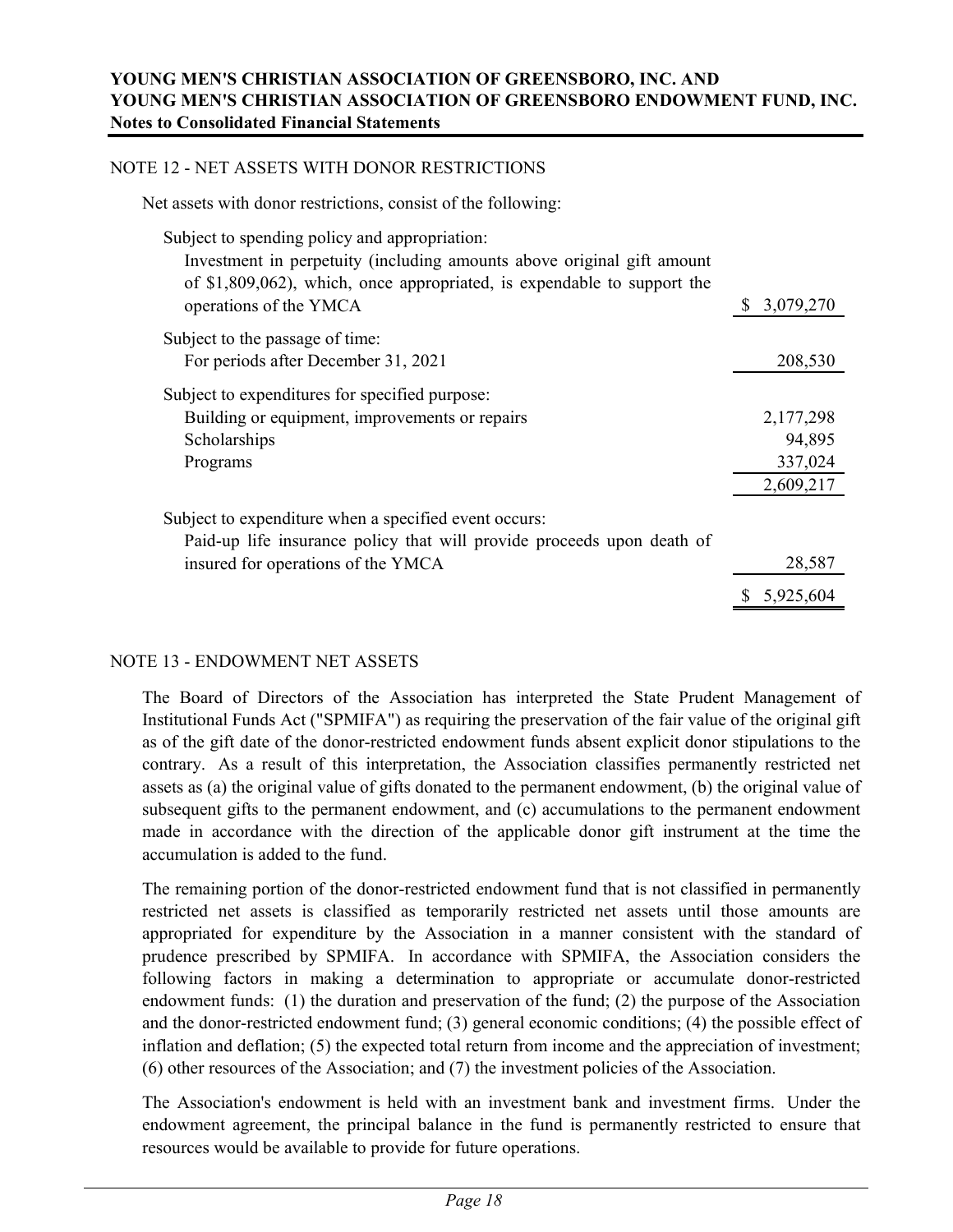#### NOTE 13 - ENDOWMENT NET ASSETS (Continued)

The Association has the following donor-restricted endowment net assets:

|                                            | <b>Without Donor</b><br>Restrictions | With Donor<br>Restrictions | Total          |
|--------------------------------------------|--------------------------------------|----------------------------|----------------|
| Beginning of year                          | S                                    | 2,837,627<br>S.            | 2,837,627<br>S |
| Investment return:                         |                                      |                            |                |
| Investment income                          |                                      | 157,636                    | 157,636        |
| Net appreciation (realized and unrealized) |                                      | 185,230                    | 185,230        |
| Investment fees                            |                                      | (14, 546)                  | (14, 546)      |
| Total investment return                    |                                      | 328,320                    | 328,320        |
| Appropriations                             | 109,511                              | (109, 511)                 |                |
| Expenditures                               | (109, 511)                           |                            | (109, 511)     |
| Contributions                              |                                      | 22,834                     | 22,834         |
| End of year                                |                                      | 3,079,270<br>S.            | 3,079,270      |

From time to time, the fair value of assets associated with individual donor-restricted endowment funds may fall below the level that the donor or SPMIFA requires the Association to retain as a fund of perpetual duration. There were no such deficiencies of this kind during the year.

#### NOTE 14 - COMMUNITY POOL

The Association, the City of Reidsville (the "City"), and Reidsville Community Pool Association ("RCPA") have entered into an agreement, whereas, the Association will operate and manage a community pool adjacent to the Association's Reidsville facility for the benefit of residents of the greater Reidsville area. Under the agreement, the Association receives a fee for the management of the pool. The management fee is intended to be a reimbursement for the cost of administrative overhead directly attributable to aquatic activities, and shall be based on a formula agreed upon by all parties. The agreement calls for the fee to be waived if the City continues to make its annual contribution for pool activities.

The agreement also calls for three percent of user fees to be deposited into a repair account and matched equally by both the Association and the City. Accumulated funds greater than \$30,000 in this account may be disbursed at the discretion of RCPA for aquatic programs or services. Operating surpluses are to be deposited in the repair account or may be specifically designated by RCPA for other public purposes. At year end, the accumulated fund amounted to \$16,614.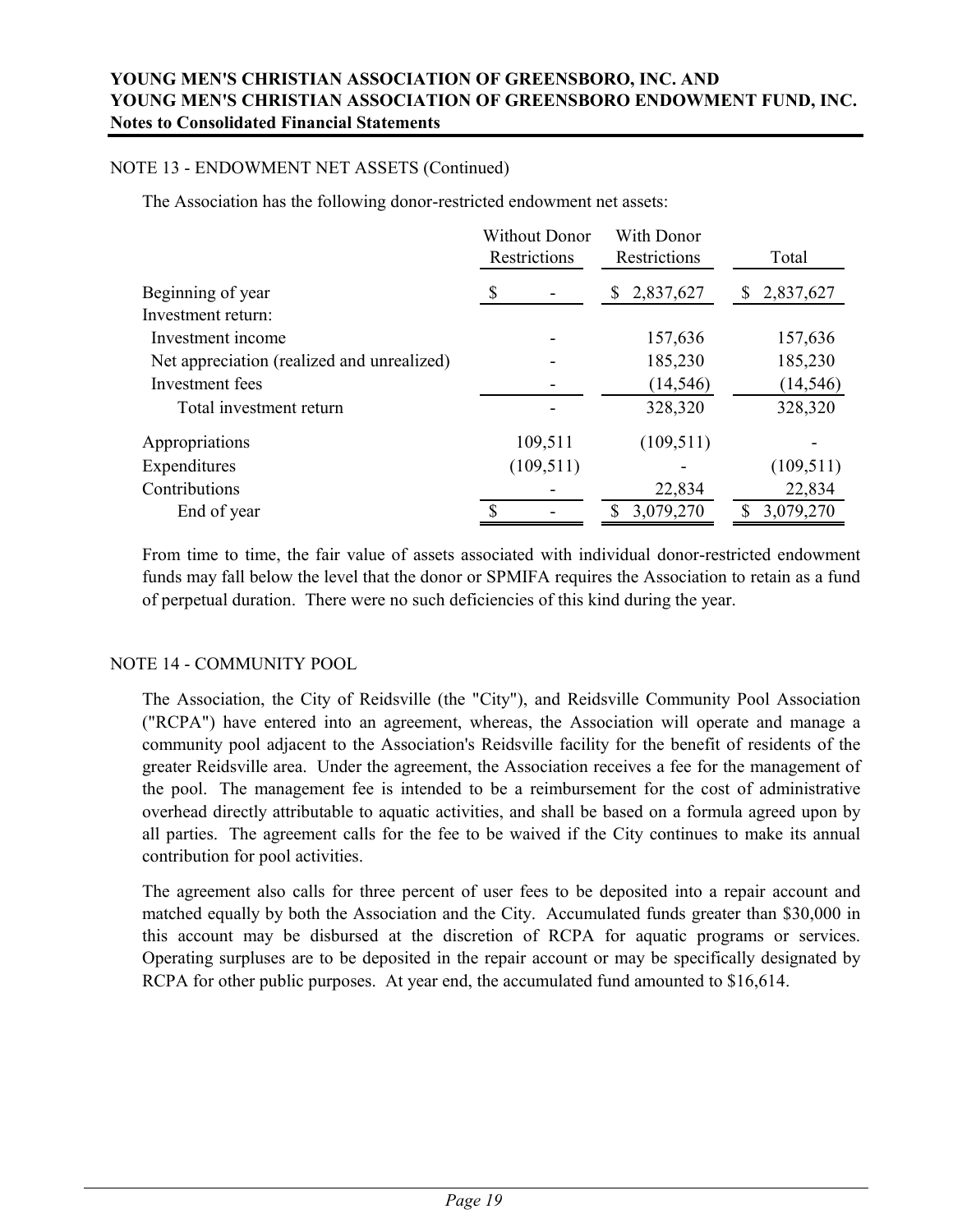#### NOTE 14 - COMMUNITY POOL (Continued)

The following summarizes the revenue and expenses for the pool for the year:

| Revenue:                                       |              |
|------------------------------------------------|--------------|
| User fees                                      | \$<br>17,482 |
| City of Reidsville contribution                | 36,810       |
| Pool rental                                    | 2,596        |
| Other                                          | 2,000        |
| Total revenue                                  | 58,888       |
| Expenses:                                      |              |
| Payroll (including payroll taxes and benefits) | 59,375       |
| Permits                                        | 170          |
| Supplies                                       | 3,749        |
| Utilities                                      | 34,571       |
| Maintenance                                    | 8,292        |
| Other                                          | 8,990        |
| Total expenses                                 | 115,147      |
| Operating deficit                              | (56,259)     |

#### NOTE 15 - PENSION PLAN

The Association is a participant in a multi-employer National YMCA Retirement Fund Plan (the "Fund Plan") for all eligible employees. Employees are eligible if they are at least 21 years old and have worked at least 1,000 hours in any 2 twelve-month periods beginning on the employee's hire date. The Association has a two-year waiting period for enrollment and immediate vesting schedule. The Association's contributions to the Fund Plan are computed as a percentage of covered employees' annual salaries and the Association is not liable for any other amounts. Total retirement costs for the year totaled \$293,397.

#### NOTE 16 - SUPPLEMENTAL DISCLOSURES OF CASH FLOW INFORMATION

During the year, the Association paid interest of \$307,361.

During the year, the Association entered into the following non-cash investing transactions:

Purchase of property and equipment with accounts  $p$ ayable  $\qquad \qquad$  4,851